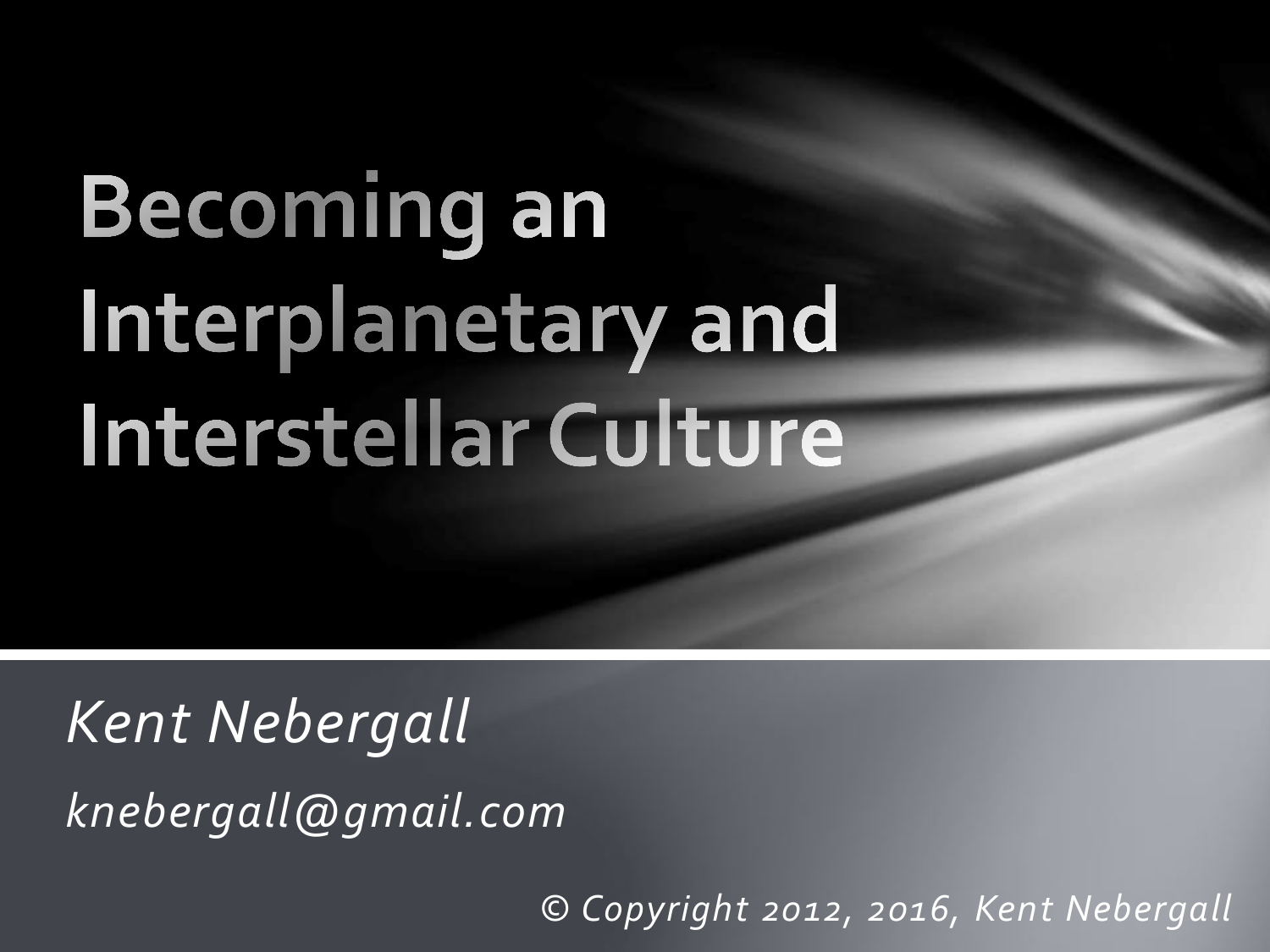#### Earth Versus Space Settlement



**Population**

**Knowledge**

**Industry**

**Raw Material: Diversity**

**Raw Material: Quantity**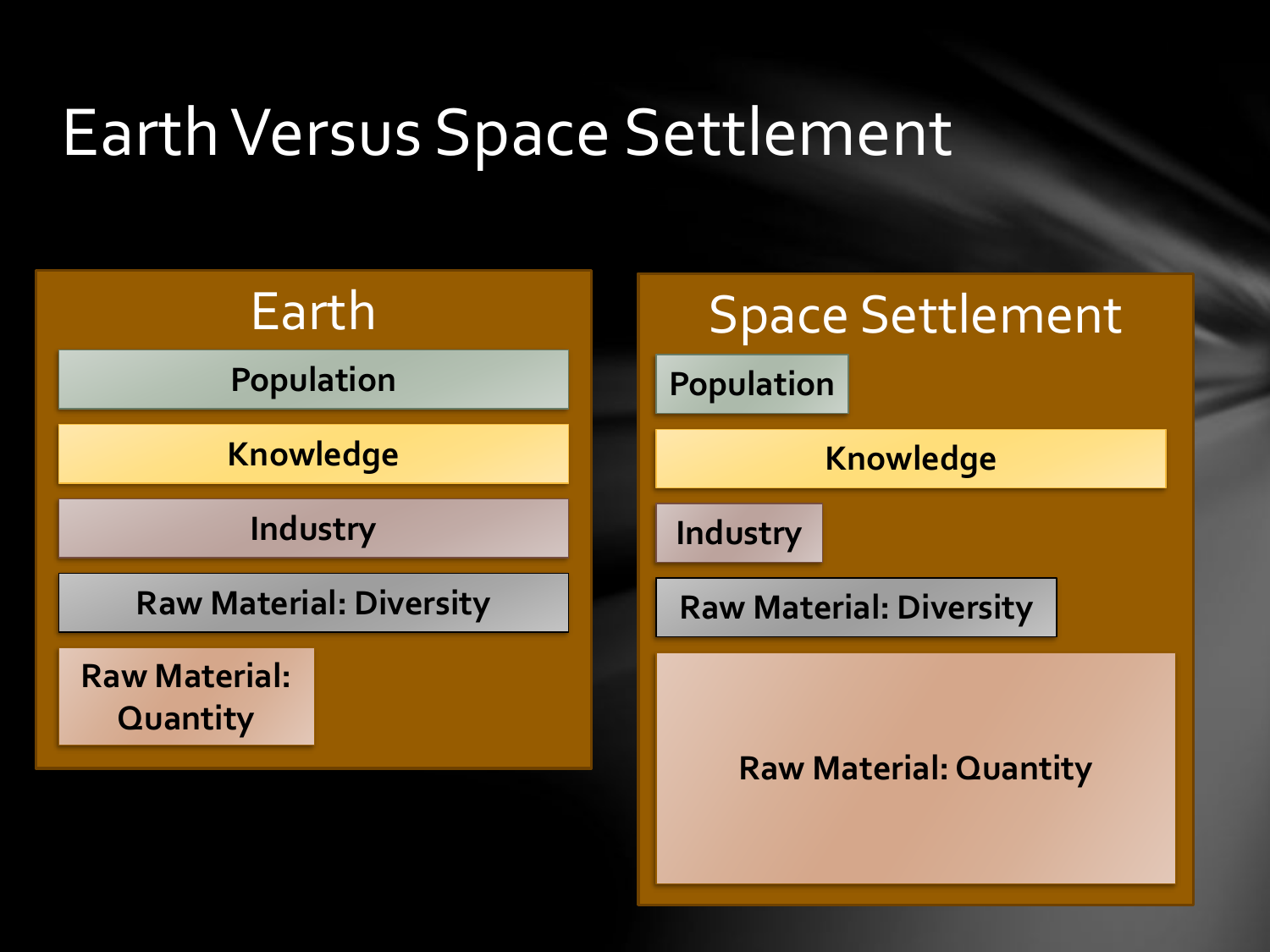#### The Soda Straw Problem

**Starship: No Outside Resources, Minimal Population**

**Solar System: Large Population, Unlimited Resources**

**Chaos Points Environment Shock Points**

**New Solar System: Medium Population, Unlimited Resources**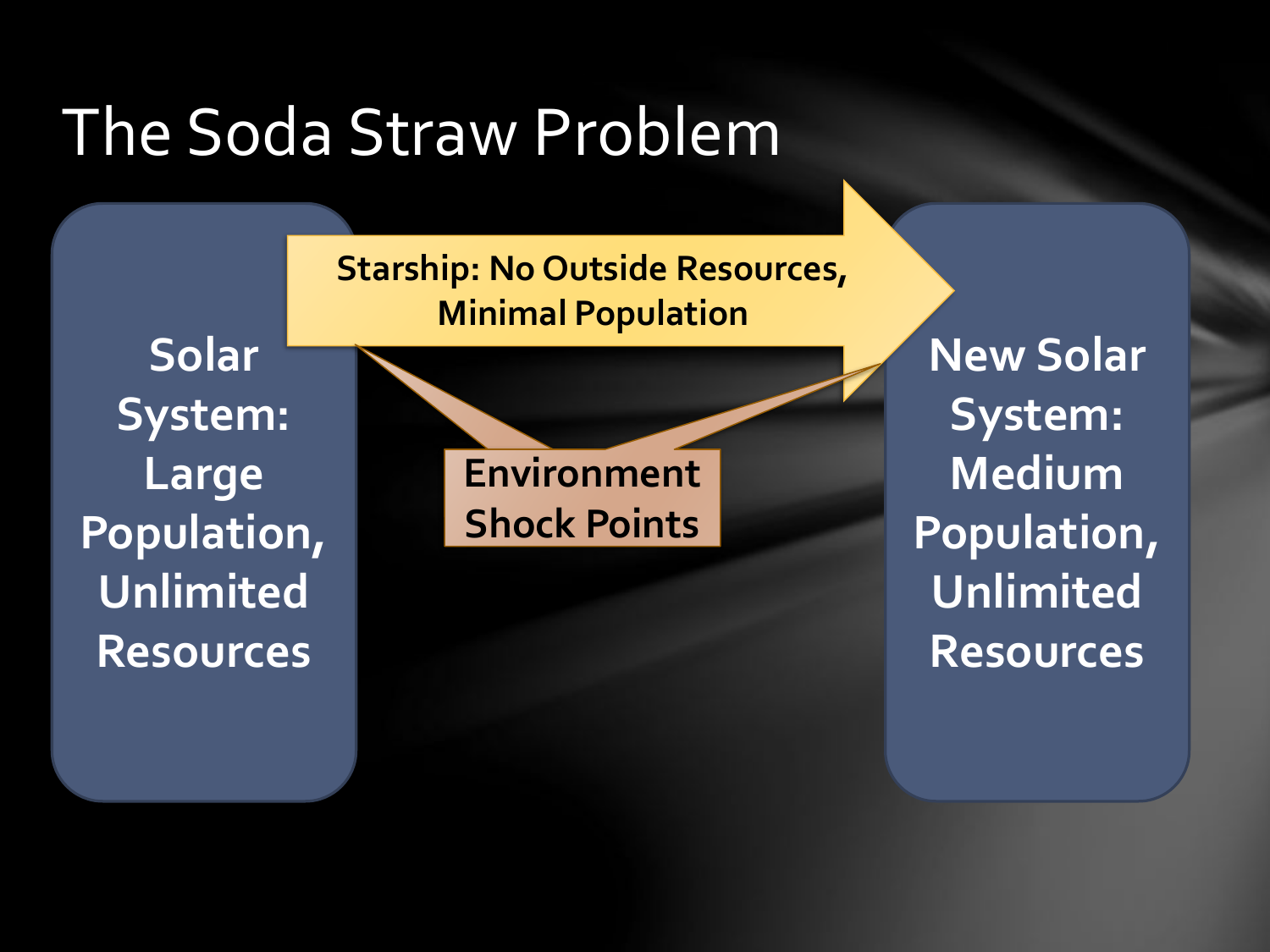#### What Stresses an Interstellar Culture?

- An Interstellar Culture must survive…
	- Multi-decade flight time with no additional resources
	- Arrival with unlimited resources and few tools
	- The drastic jump in scale from a minimal population to one that can claim a new solar system and built their own starships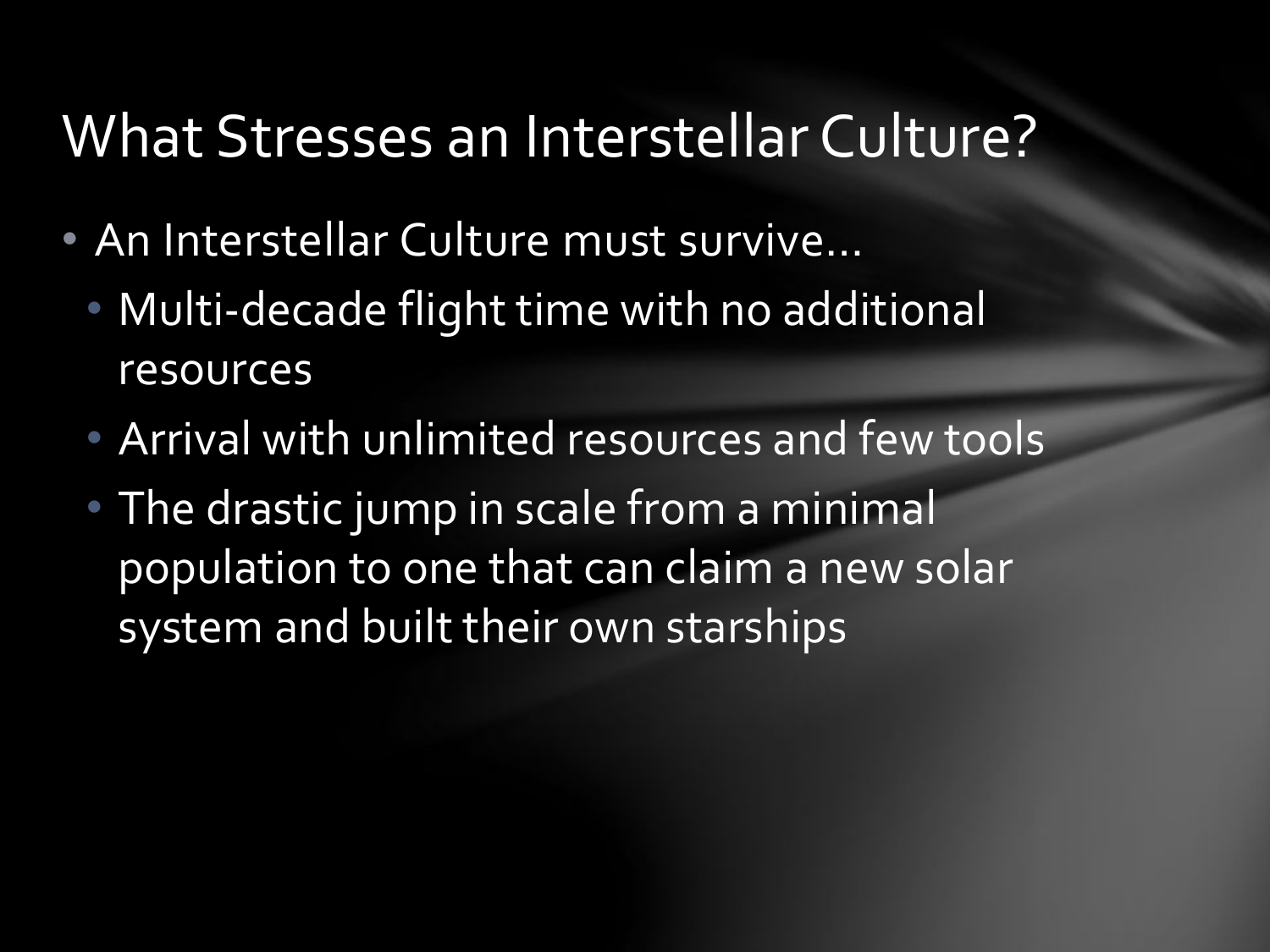#### Starship: "USS Strawman"

| Parameter                  | Value                                                                                                                                                                            |
|----------------------------|----------------------------------------------------------------------------------------------------------------------------------------------------------------------------------|
| <b>Mission Flight Time</b> | 50 Years                                                                                                                                                                         |
| <b>Crew, Departure</b>     | ~100                                                                                                                                                                             |
| <b>Settlers, Arrival</b>   | $~1 - 250$                                                                                                                                                                       |
| <b>Departure Sponsor</b>   | <b>Asteroid Mining Company</b>                                                                                                                                                   |
| <b>Mission</b>             | <b>Explore, Settle, Communicate</b><br><b>Mine Asteroids to repair/refuel</b><br>$\bullet$<br>• Settle asteroids, then planets<br>Build a own starship in 100 years<br>$\bullet$ |
| <b>Prep Time</b>           | <b>Function as the construction/design</b><br>crew for 10 years prior to departure                                                                                               |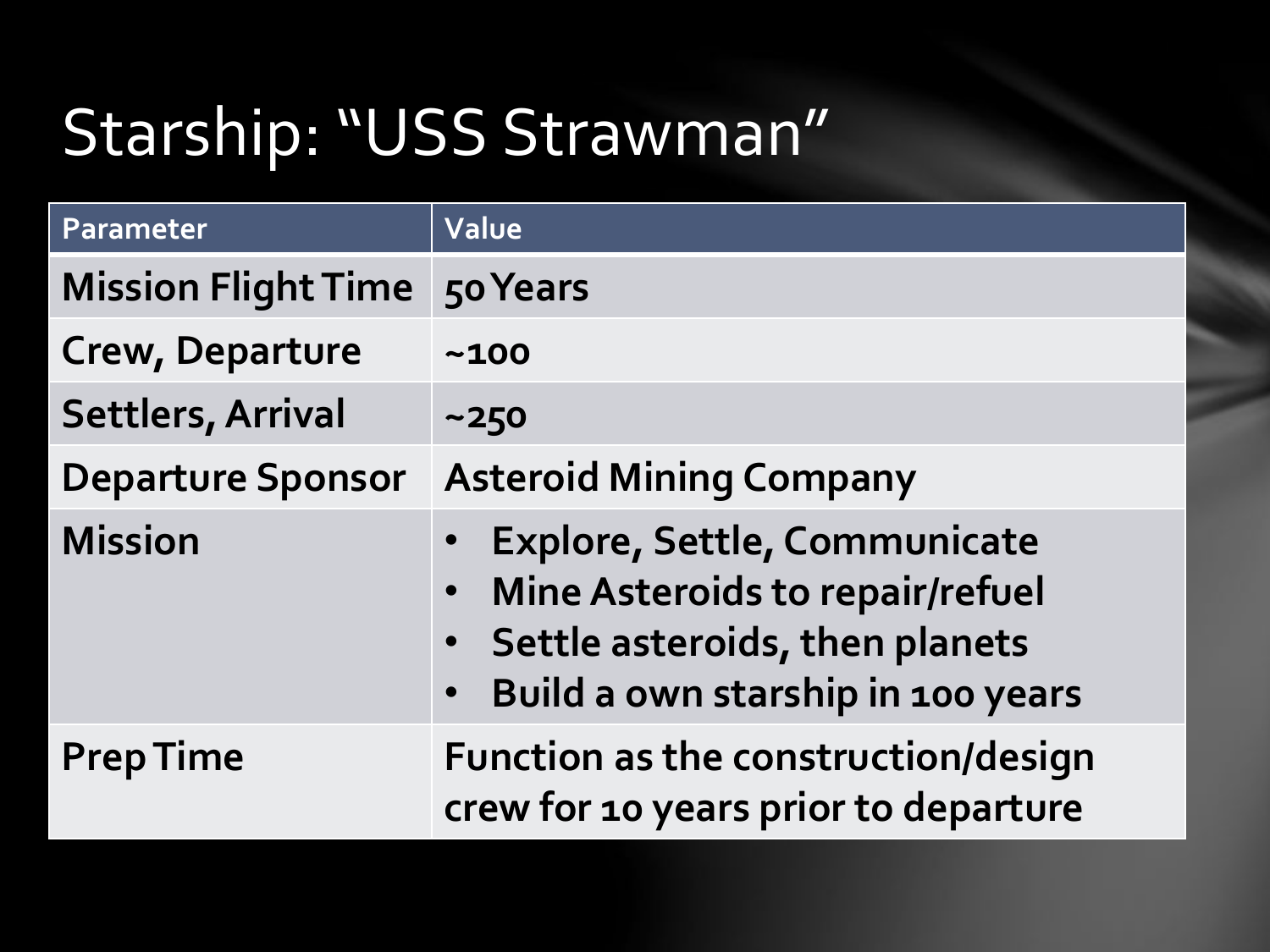#### Crew Demographics at Departure

| Parameter      | Value                                                                                                                                                                               |
|----------------|-------------------------------------------------------------------------------------------------------------------------------------------------------------------------------------|
| <b>Ethnic</b>  | Maximize diversity to give broad genetic pool<br>Not all races that will exist in 100 years exist now                                                                               |
| Age            | Minimum 15, with parents<br>Maximum 40, with children                                                                                                                               |
| Why<br>Spread? | Generational diversity will help keep original crew<br>from forming an over-focused generational<br>identity.                                                                       |
| Why<br>Bound?  | Assumes that a 15 year old has some productivity<br>already, and a 40 year old has many years of<br>productivity left, and a reasonable chance of<br>seeing the destination system. |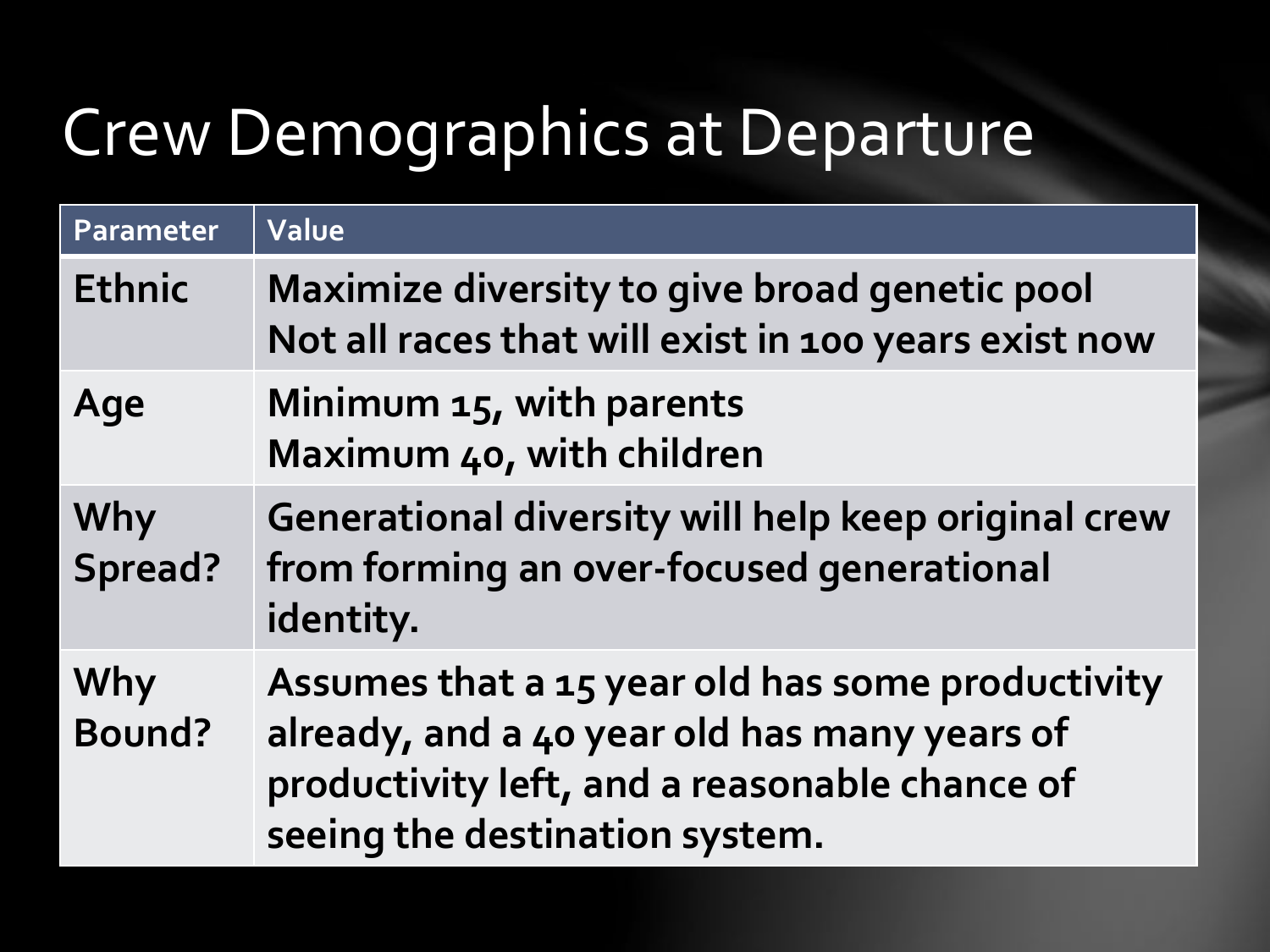# **Education and Skills**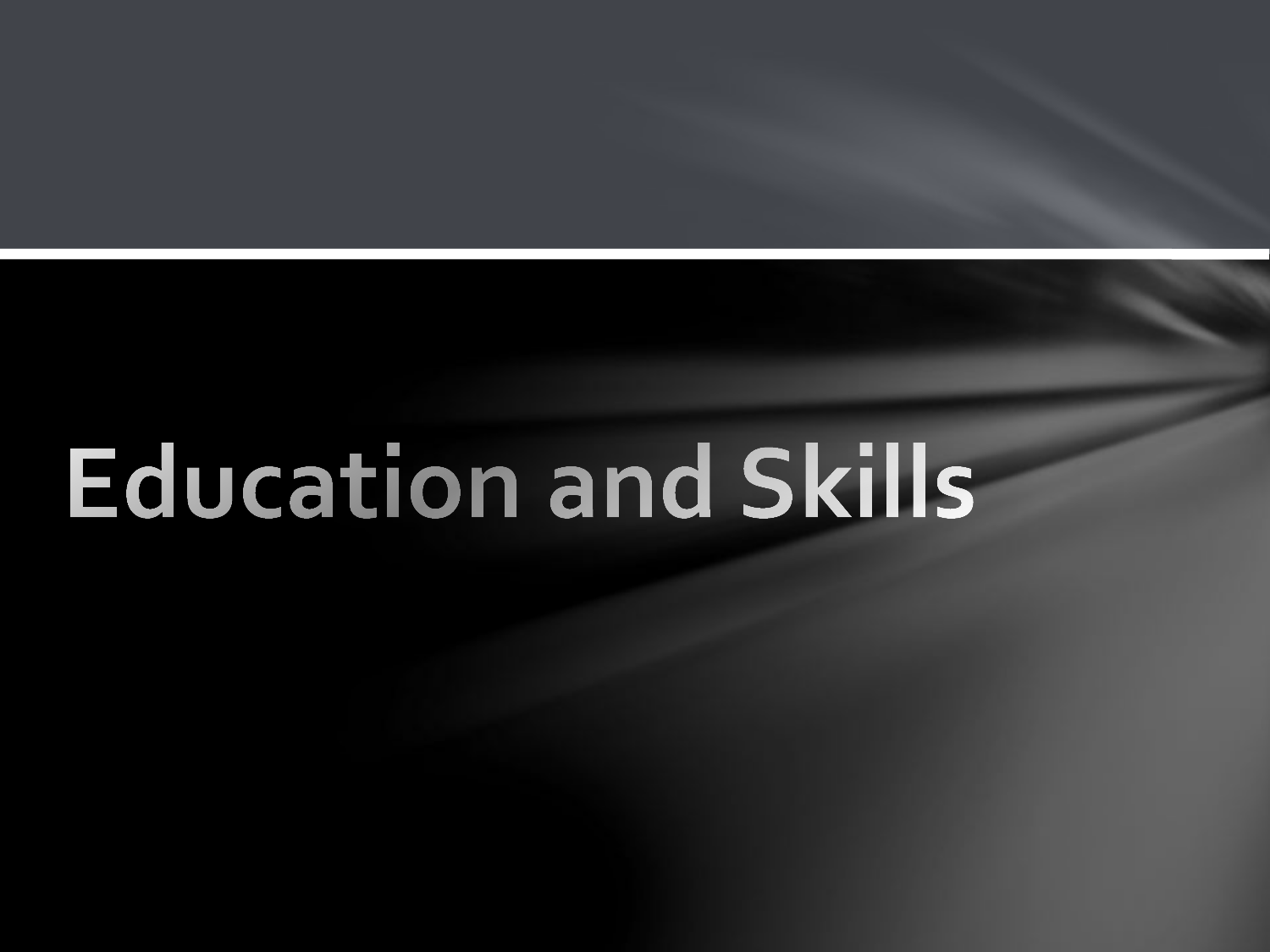## Required Knowledge/Skill Base

| Parameter            | Value                                                                                                        |
|----------------------|--------------------------------------------------------------------------------------------------------------|
| <b>Core Starship</b> | Know all technologies for living in and light<br>maintenance (status quo) of starship                        |
| <b>Foundational</b>  | Know how to create these technologies from<br>nothing, step by step.                                         |
| <b>Adaptive</b>      | Adapt those and other technologies from Starship<br>to Settlement, Exploration, and related<br>technologies. |
| Developmental        | Know how to build beyond those technologies                                                                  |
| <b>Human</b>         | Soft skills, primary instruction and communication<br><b>Medical and physical</b>                            |
| <b>Core Life</b>     | Basic housework, gardening, and other skills a<br>society must have at any technology level to survive       |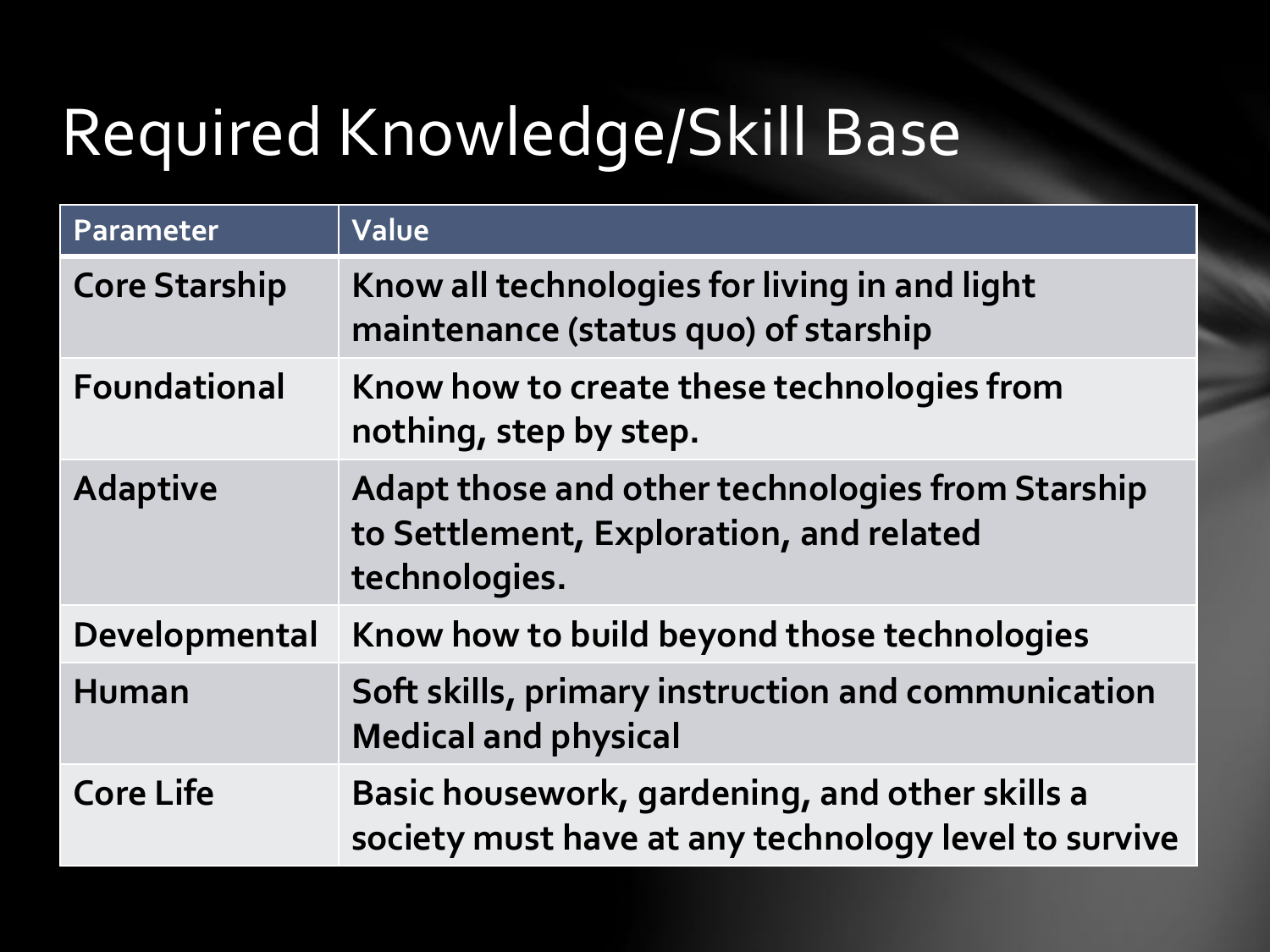## Risk and Opportunity

| Parameter          | Value                                                                                                                                                                                                                |
|--------------------|----------------------------------------------------------------------------------------------------------------------------------------------------------------------------------------------------------------------|
| <b>Technology</b>  | • Avoid blind faith in technology<br>Know it well enough to restore if lost<br>$\bullet$<br>Know enough to advance, modify, replace<br>$\bullet$                                                                     |
| <b>Soft Skills</b> | • Avoid irrational decisions and leadership<br>Know how to communicate, but also to detect<br>$\bullet$<br>propaganda, fallacy, and mathematical error.                                                              |
| <b>Core Skills</b> | Avoid dependency on any group for core life needs<br>$\bullet$<br>If everyone knows how to survive, then survival<br>$\bullet$<br>more likely<br>Unlikely to have dependent class (at any social level)<br>$\bullet$ |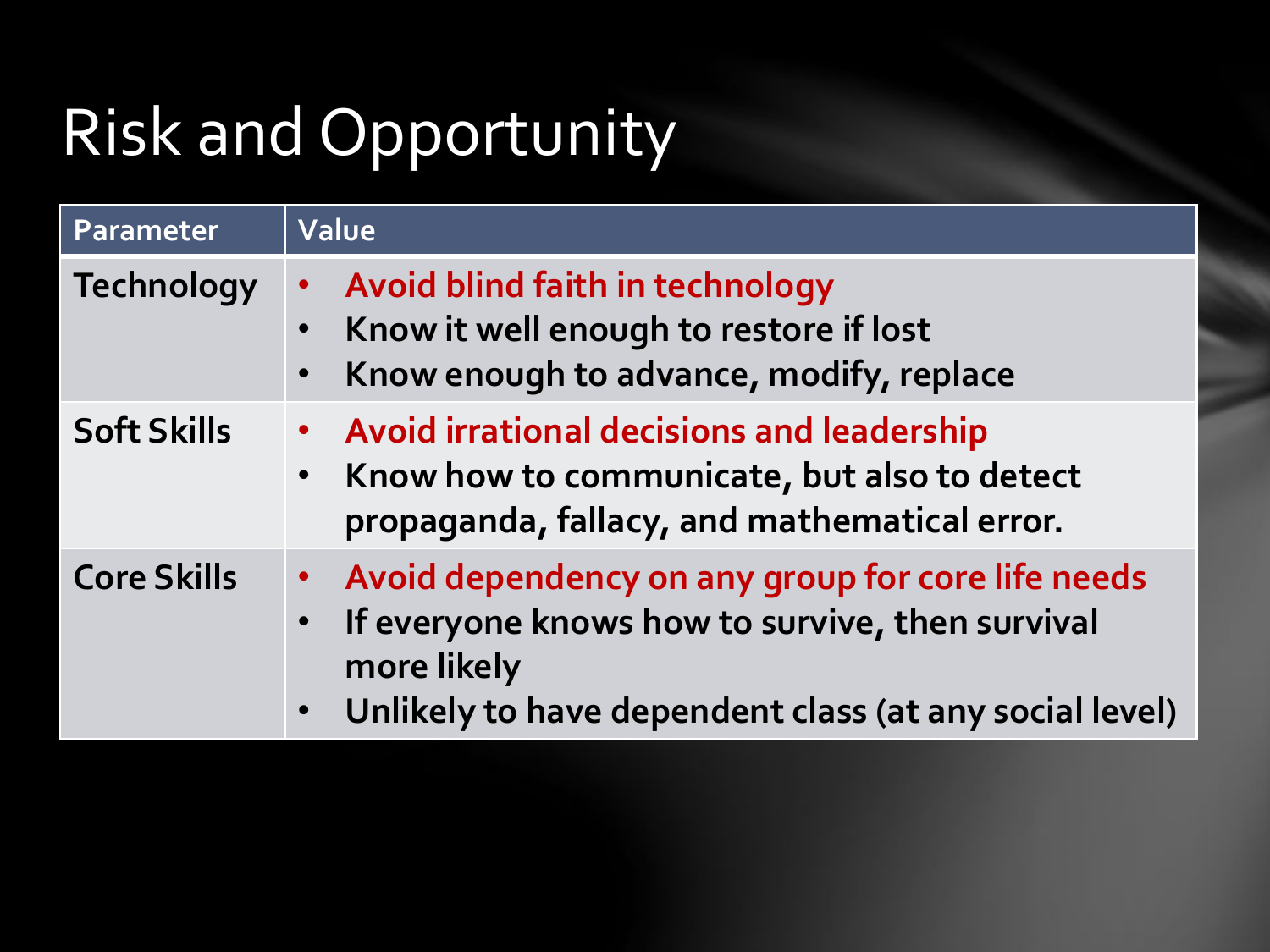#### Education: Liberal Arts

| <b>School</b>   | Grade                                                                                                             | Study           | <b>Description</b>                   |
|-----------------|-------------------------------------------------------------------------------------------------------------------|-----------------|--------------------------------------|
| <b>Trivium</b>  | $K-5$                                                                                                             | Grammar         | <b>Mechanics of Language/Symbol</b>  |
|                 | $6 - 8$                                                                                                           | Logic/Dialectic | Mechanics of Thought/Knowledge       |
|                 | $9 - 12$                                                                                                          | Rhetoric        | Use of Language to Instruct/Persuade |
| Quadrivium      | 13, 14                                                                                                            | Arithmetic      | <b>Numbers</b>                       |
|                 |                                                                                                                   | Geometry        | Numbers in space                     |
|                 |                                                                                                                   | <b>Music</b>    | Numbers in time                      |
|                 |                                                                                                                   | Astronomy       | Numbers in time and space            |
| <b>Bachelor</b> | Specializations for primary career<br>Ability to adapt to other disciplines as needed                             |                 |                                      |
| <b>Advanced</b> | Unless critical to mission, avoid overspecialization until<br>destination reached and/or population large enough. |                 |                                      |
| <b>Adaptive</b> | Full library of all technology needed if any new roles needed.                                                    |                 |                                      |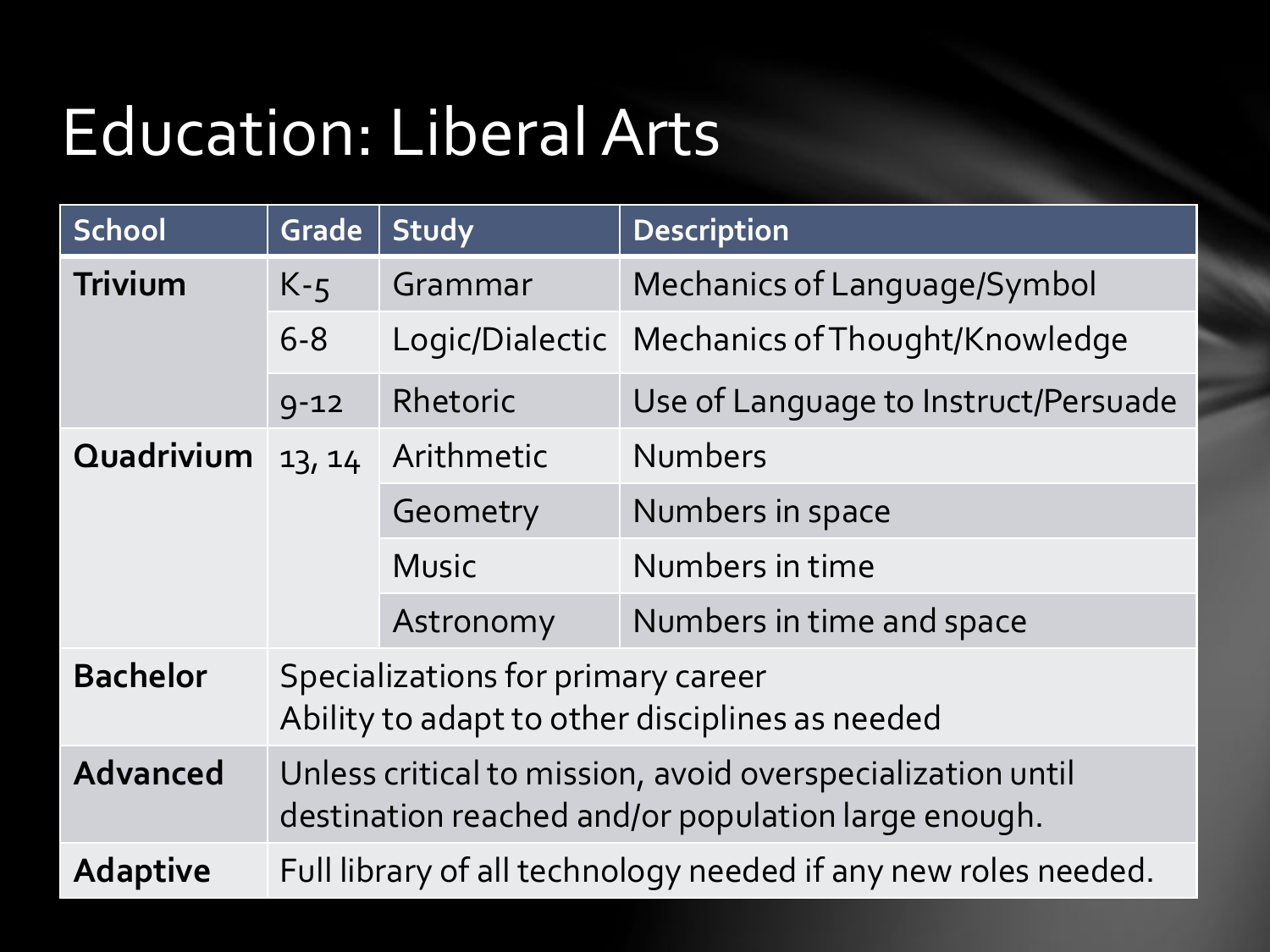## Practicum at All Grades

| Parameter     | Value                                                                                                                                                                                                                                                                                                                                                                                          |
|---------------|------------------------------------------------------------------------------------------------------------------------------------------------------------------------------------------------------------------------------------------------------------------------------------------------------------------------------------------------------------------------------------------------|
| Productivity  | Paid work-study geared to age range<br>Practicum tied to classroom studies, so question<br>"when will I ever use what you are teaching me?" is<br>not an issue - they use it immediately.<br>• Work ethic - doing important simple work, not<br>make-work.<br>Key self-sufficiency skills (repair, tailoring, farming)<br>so that the colony won't starve if the five farmers<br>are disabled. |
| Reinforcement | • Each task set repeated to allow elder children to<br>help teach younger ones.<br>• Avoid "skill rot"                                                                                                                                                                                                                                                                                         |
| Enrichment    | <b>Creativity and productivity rewarded</b>                                                                                                                                                                                                                                                                                                                                                    |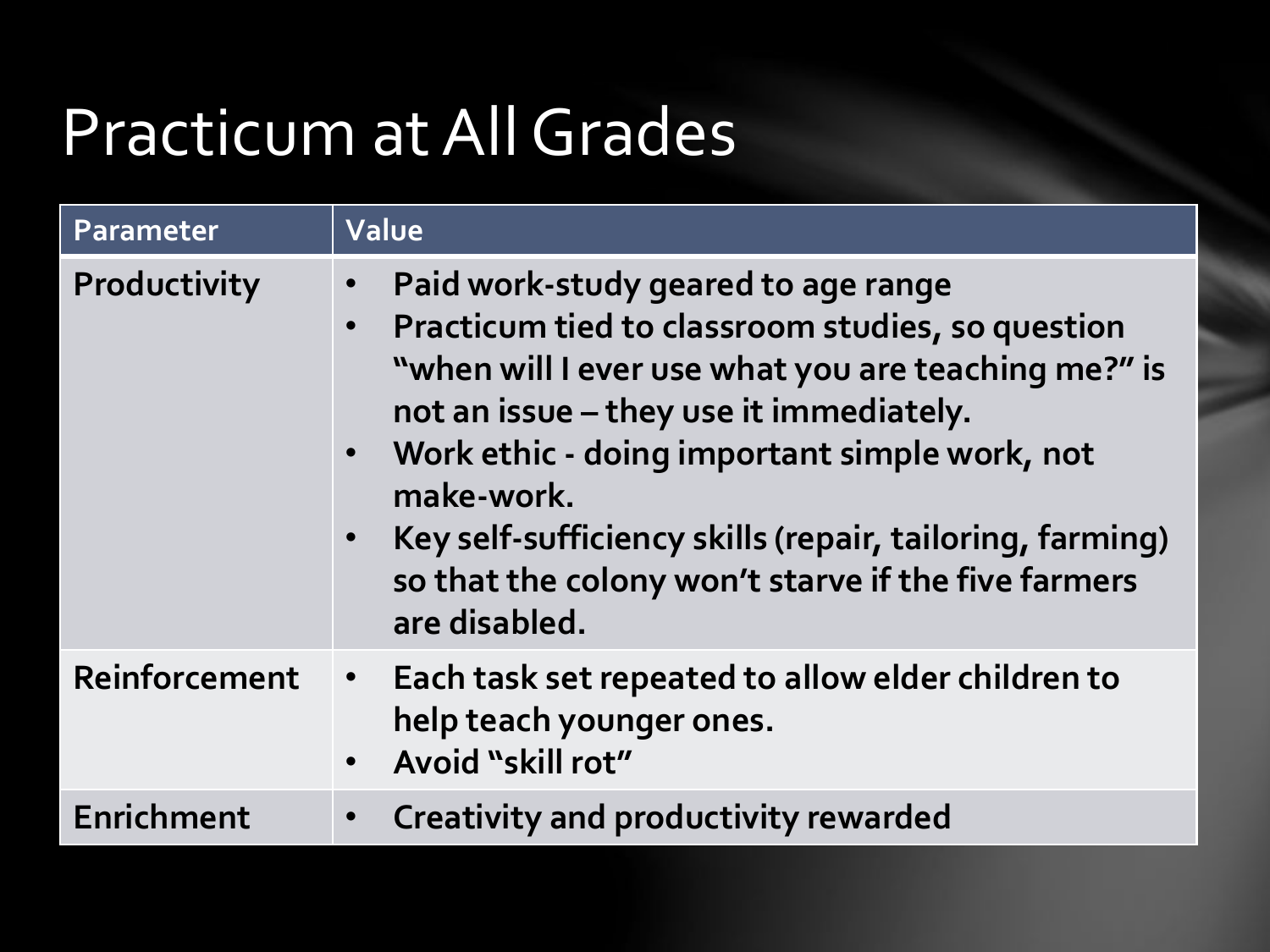#### Education: Unified

| Parameter           | Value                                                                                                                                                                                                                        |
|---------------------|------------------------------------------------------------------------------------------------------------------------------------------------------------------------------------------------------------------------------|
| <b>Technology</b>   | Core knowledge on operations of equipment,<br>repair, and how it works.<br>Extended on how to build simplified versions of it.<br>Any technology element in library should be<br>understandable to any crew member, ideally. |
| <b>Liberal Arts</b> | <b>Expanded math and science offerings</b><br>Music theory - would include resonance physics and<br>$\bullet$<br>other practical matters to engineering                                                                      |
| Practicum           | • Would integrate other lessons into unified model,<br>so cooking would be linked to thermal physics,<br>gardening to biology, cleaning to chemistry, etc.                                                                   |
| <b>Creative</b>     | • Avoid the Pavlovian model of multiple choice and<br>return to essay tests, creative projects based on<br>lessons learned. Recyclable 3D printing good here.                                                                |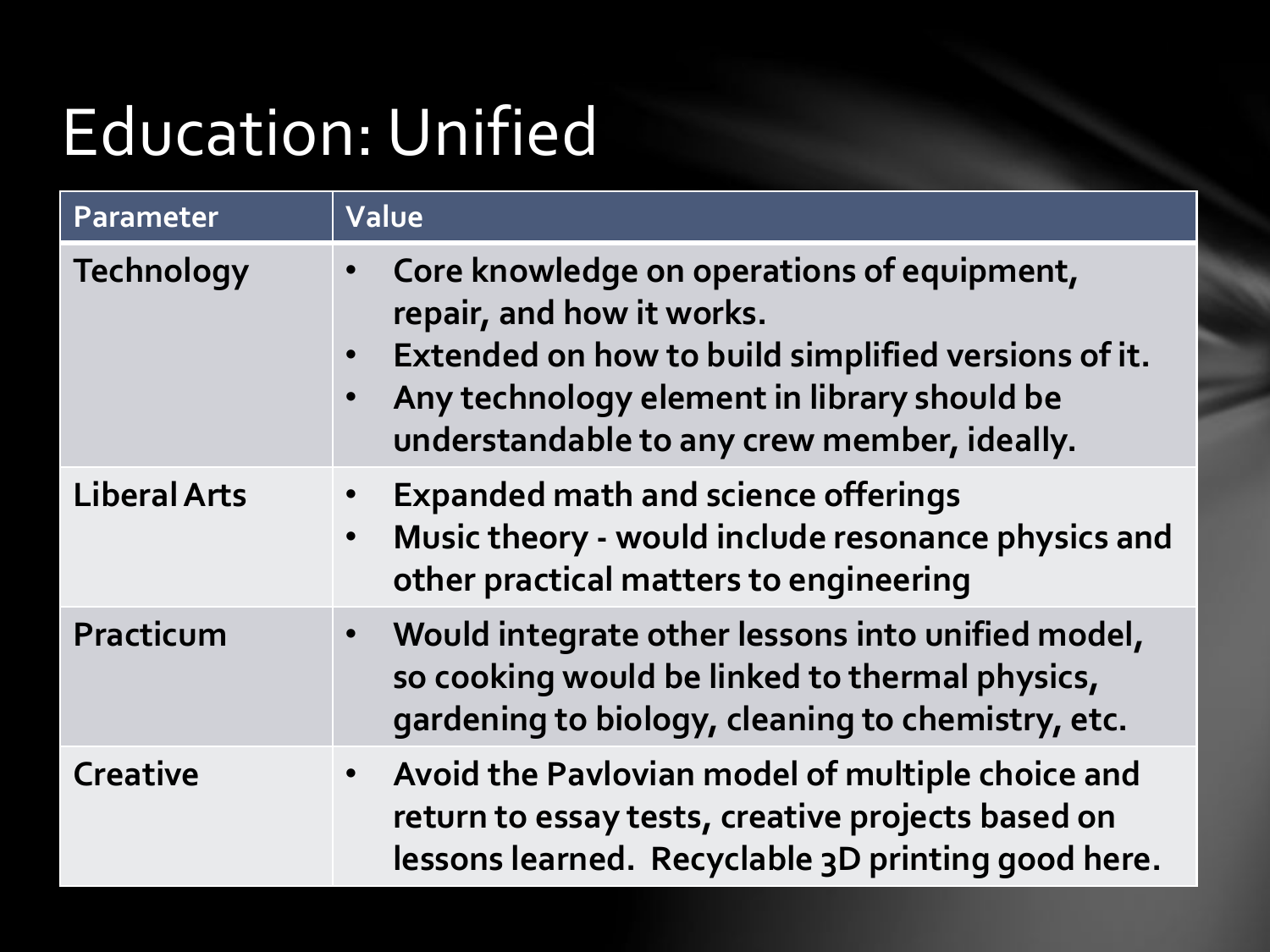## **Political Structure**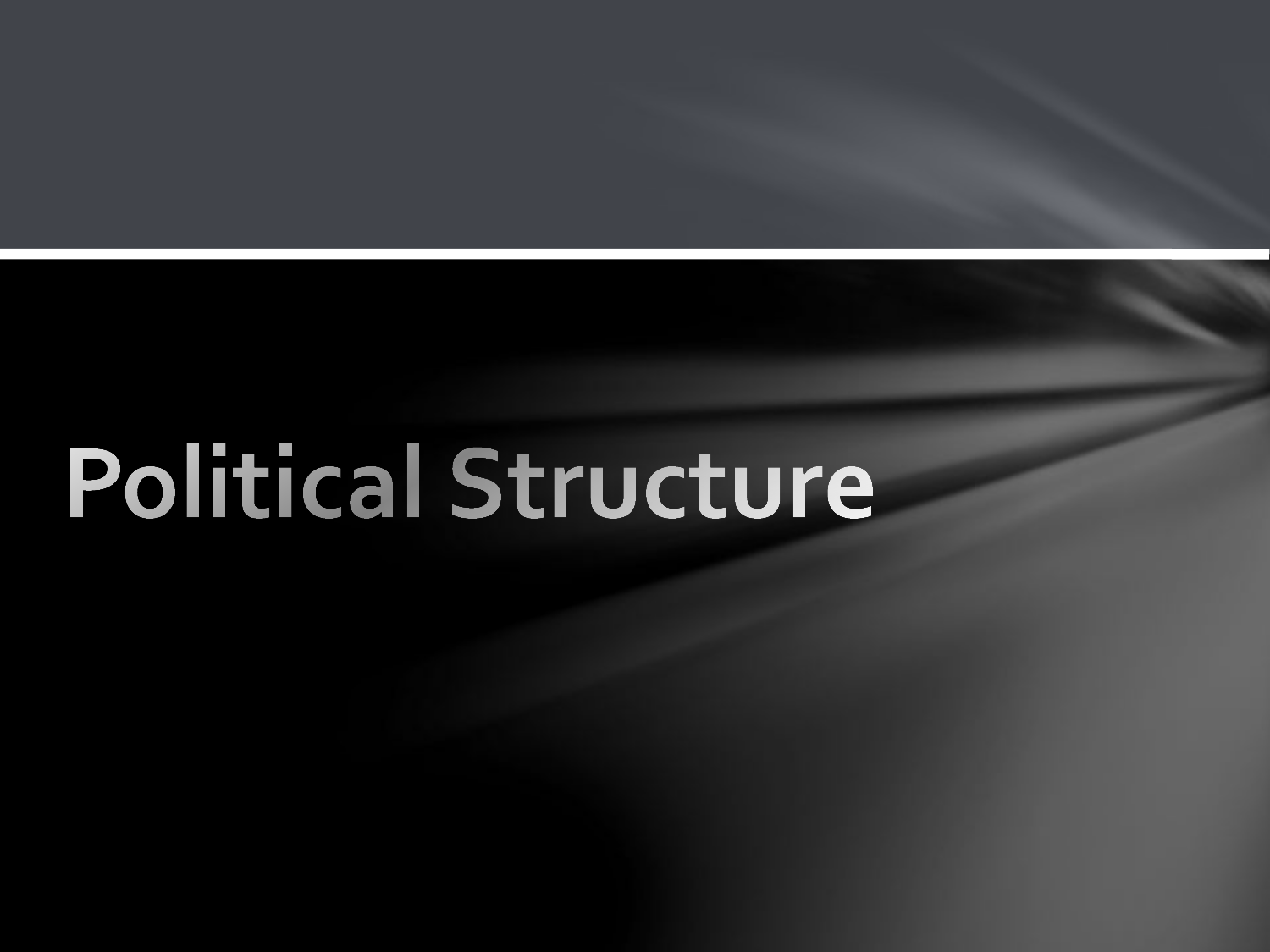#### Why Earth Structures Don't Apply

| Parameter                 | Earth, 2012                                   | <b>Solar System</b>                                                                                    | <b>Starship</b>                     |
|---------------------------|-----------------------------------------------|--------------------------------------------------------------------------------------------------------|-------------------------------------|
| <b>Radio Delay</b>        | 1 second or less                              | <b>Minutes to hours</b>                                                                                | Years                               |
| Control                   | Layered by<br>distance and<br><b>location</b> | Layered by ship<br>commander, then<br>sponsor nation,<br>regardless of location<br>(Like maritime law) | Independent                         |
| Trade/<br><b>Resupply</b> | Hours to days                                 | <b>Months to years</b>                                                                                 | <b>Information</b><br>only          |
| <b>Structure</b>          | <b>National</b>                               | <b>Explorer Bases/</b><br>Settlement                                                                   | <b>Settlement</b>                   |
| <b>Regulation</b>         | Large<br>Population                           | <b>Small Population</b>                                                                                | <b>Minimal</b><br><b>Population</b> |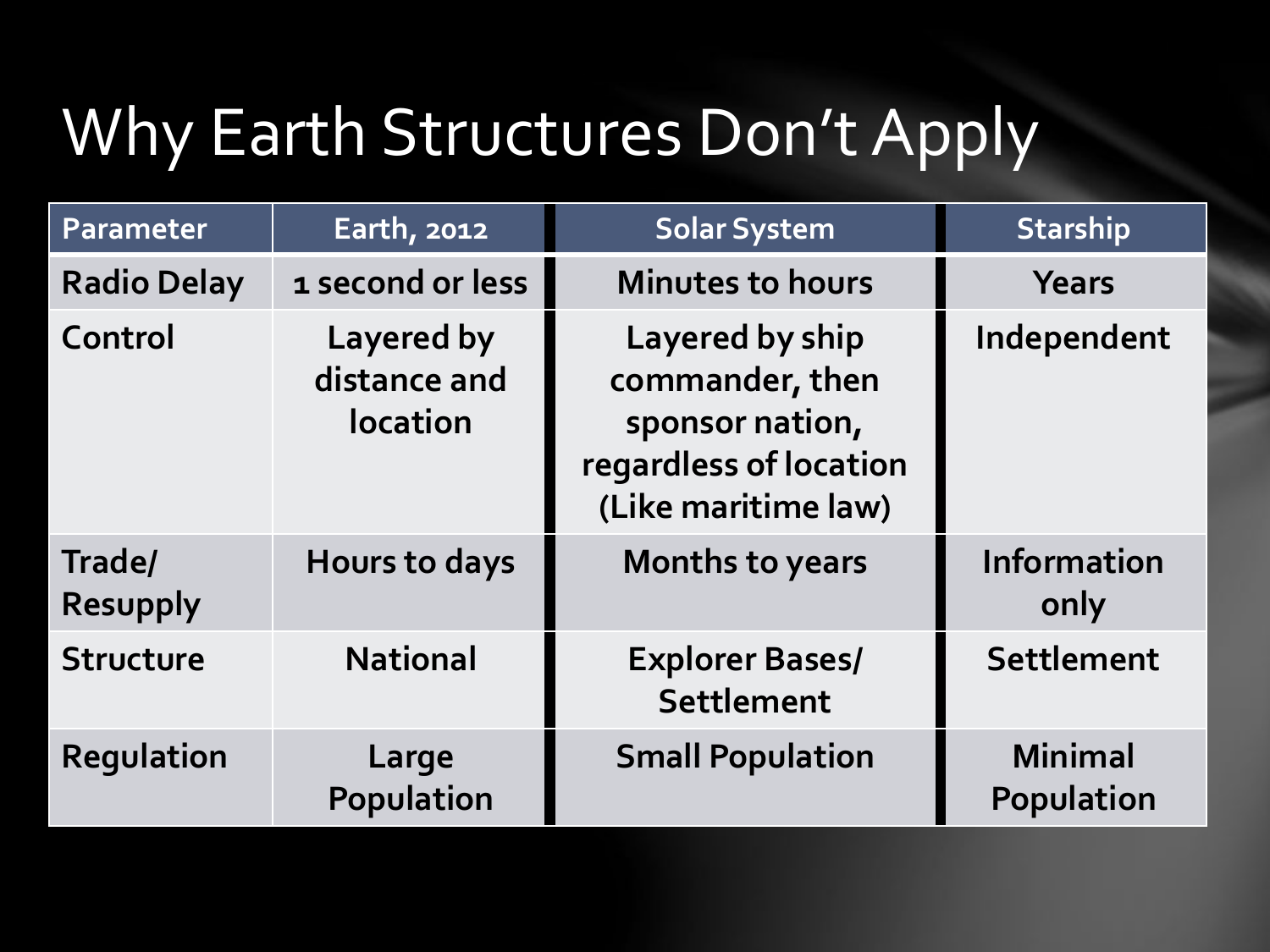#### Scalable Government: Size

| Parameter        | Value                                                                                                 |
|------------------|-------------------------------------------------------------------------------------------------------|
| Minimum          | Independent ships, colonies, and automata.                                                            |
| <b>Interlink</b> | All under central rules concerning law,<br>regulation, etc.                                           |
| Independent      | Pilot in command regulations regarding local<br>decisions outside the scope of law and<br>regulation. |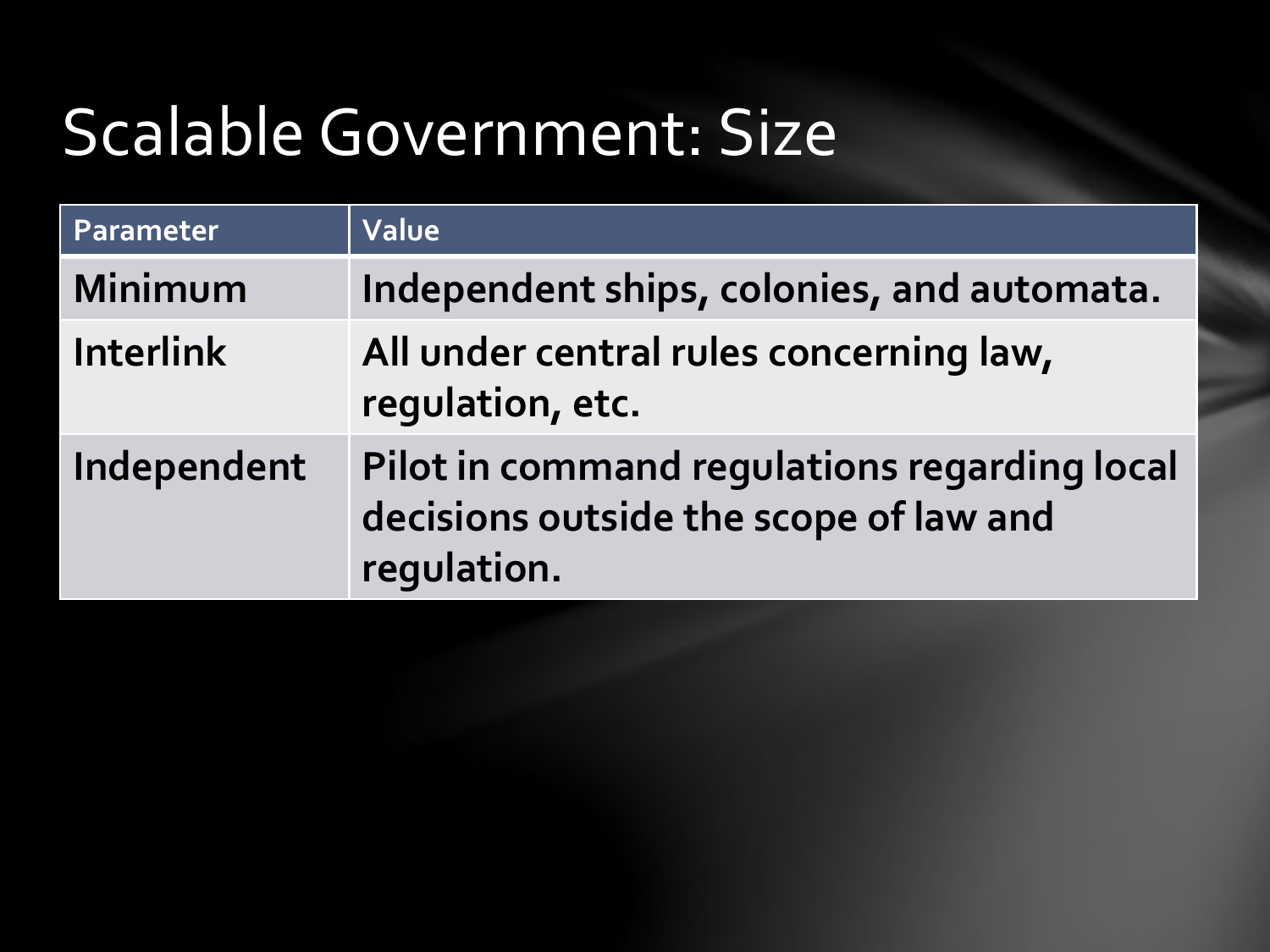#### Scalable Government: Distance

| Parameter              | <b>Value</b>                                                                                                                                                                                                                                                                                                                                             |
|------------------------|----------------------------------------------------------------------------------------------------------------------------------------------------------------------------------------------------------------------------------------------------------------------------------------------------------------------------------------------------------|
| Local<br>Government    | Settlements, ships, habitable territory or<br>spaces.<br>• Continent and island chain scales                                                                                                                                                                                                                                                             |
| Regional<br>Government | Limit of region may not vary depending on<br>orbital dynamics.<br>Planetary system with moons seen as unit<br>• Section of solar system that is star-<br>centered, so inner solar system, asteroid<br>belts, etc. would be separate territories.<br>Highly elliptical orbits would have to be<br>$\bullet$<br>entirely in one region or their own region |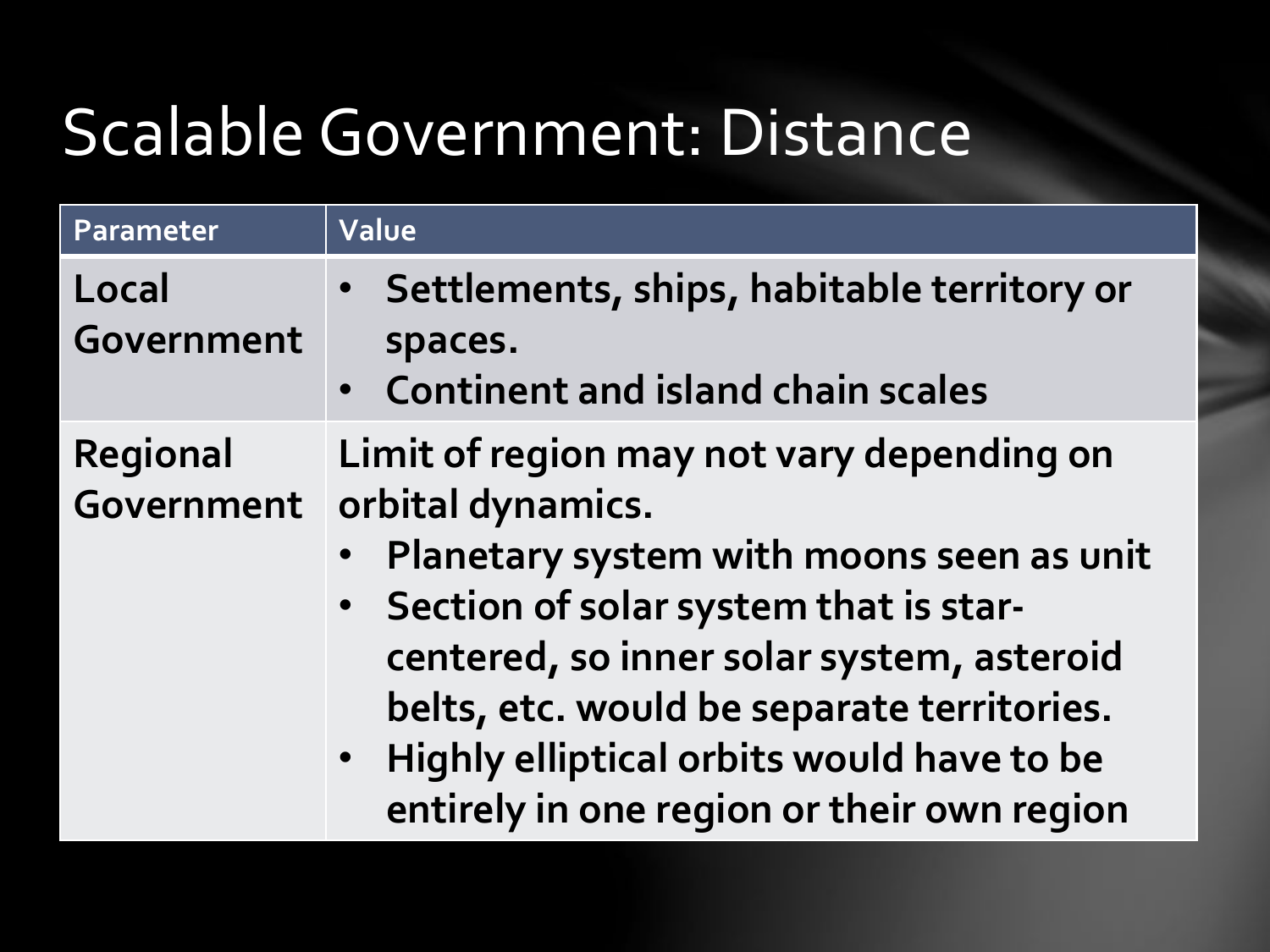#### Limits on Regulation and Law

| Parameter                           | Value                                                                                                                                                                                                                                                                 |
|-------------------------------------|-----------------------------------------------------------------------------------------------------------------------------------------------------------------------------------------------------------------------------------------------------------------------|
| <b>Law and</b><br><b>Regulation</b> | More tech writers, fewer lawyers<br>$\bullet$<br>All should be brief, clear, structured in tables with<br>$\bullet$<br>examples, non examples, and drill downs where<br>appropriate, and clear terms with cross-links to<br>centralized definitions. GAAP must apply. |
| <b>Example</b>                      | • Core law $-$ 1000 pages<br><b>Business Law - 1000 pages</b><br><b>Credit Union Regulation - 500 pages</b>                                                                                                                                                           |
| <b>If Exceeded</b>                  | No new regulation may be put in place that does<br>$\bullet$<br>not repeal one that is obsolete                                                                                                                                                                       |
| <b>House of Ages</b>                | Regulations are reviewed every 1-10 years for:<br>$\bullet$<br><b>Technologically obsolete cases</b><br><b>Unintended consequences</b>                                                                                                                                |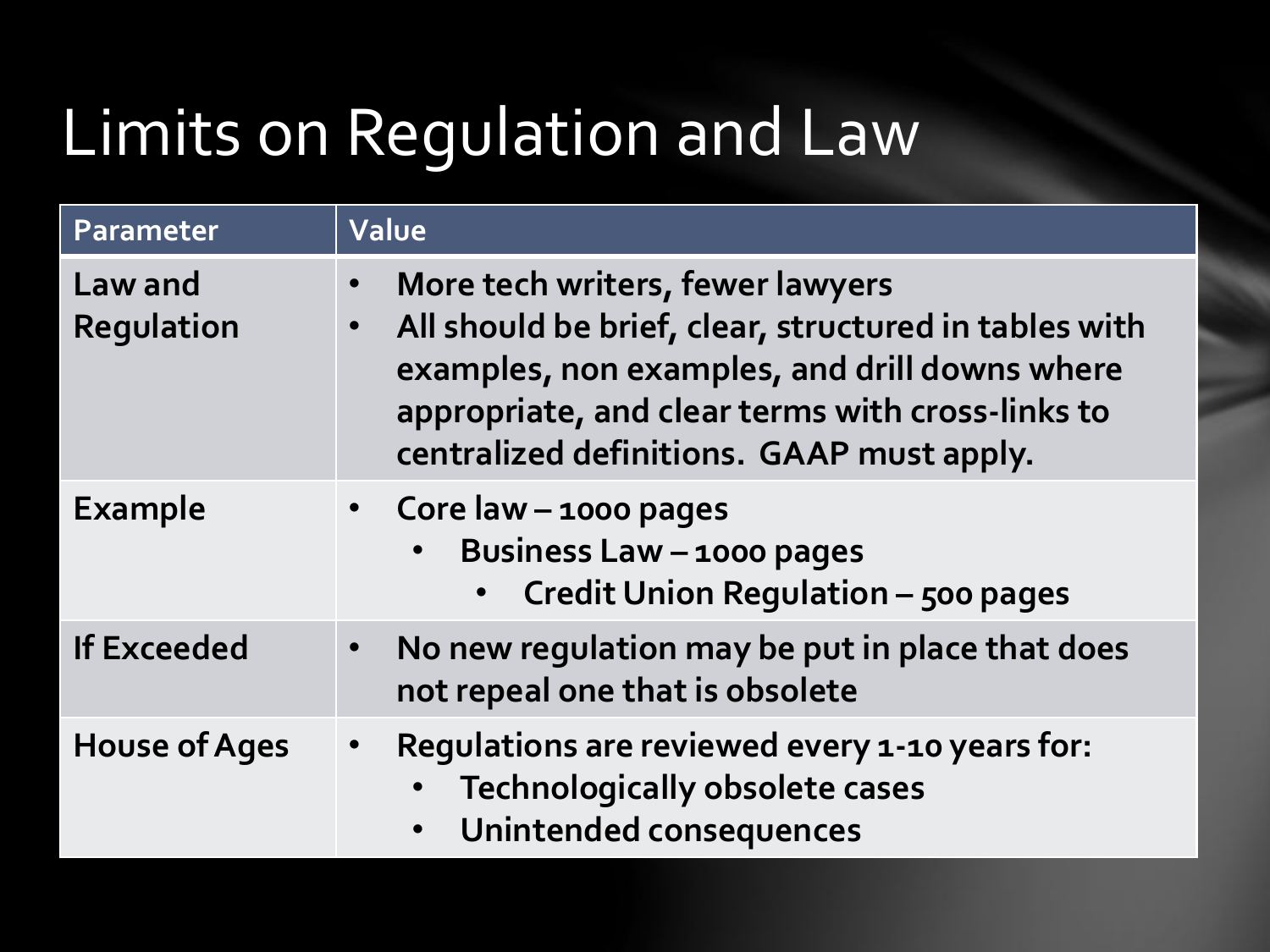#### Strawman Constitution

| Parameter            | Value                                                                                                                                                                                                   |  |
|----------------------|---------------------------------------------------------------------------------------------------------------------------------------------------------------------------------------------------------|--|
| <b>Senate</b>        | <b>Geographical/Political Unit Representation</b>                                                                                                                                                       |  |
| House of Rep.        | <b>Population representation</b><br>$\bullet$                                                                                                                                                           |  |
| <b>Executive</b>     | Core accountability and swift action<br><b>Split: Captain (ship) and President (population)</b>                                                                                                         |  |
| <b>Supreme Court</b> | • Case law review                                                                                                                                                                                       |  |
| <b>House of Ages</b> | • Consists of representatives of each generation, plus<br>those to come, and those gone.<br>• Review all laws to ensure no generation exploited<br><b>Similar to Congressional Budget Office + GAAP</b> |  |
| <b>Term Limits</b>   | <b>All terms limited</b><br>Newly-elected pre-term and lame duck term get<br>$\bullet$<br>one-half vote, overlapped                                                                                     |  |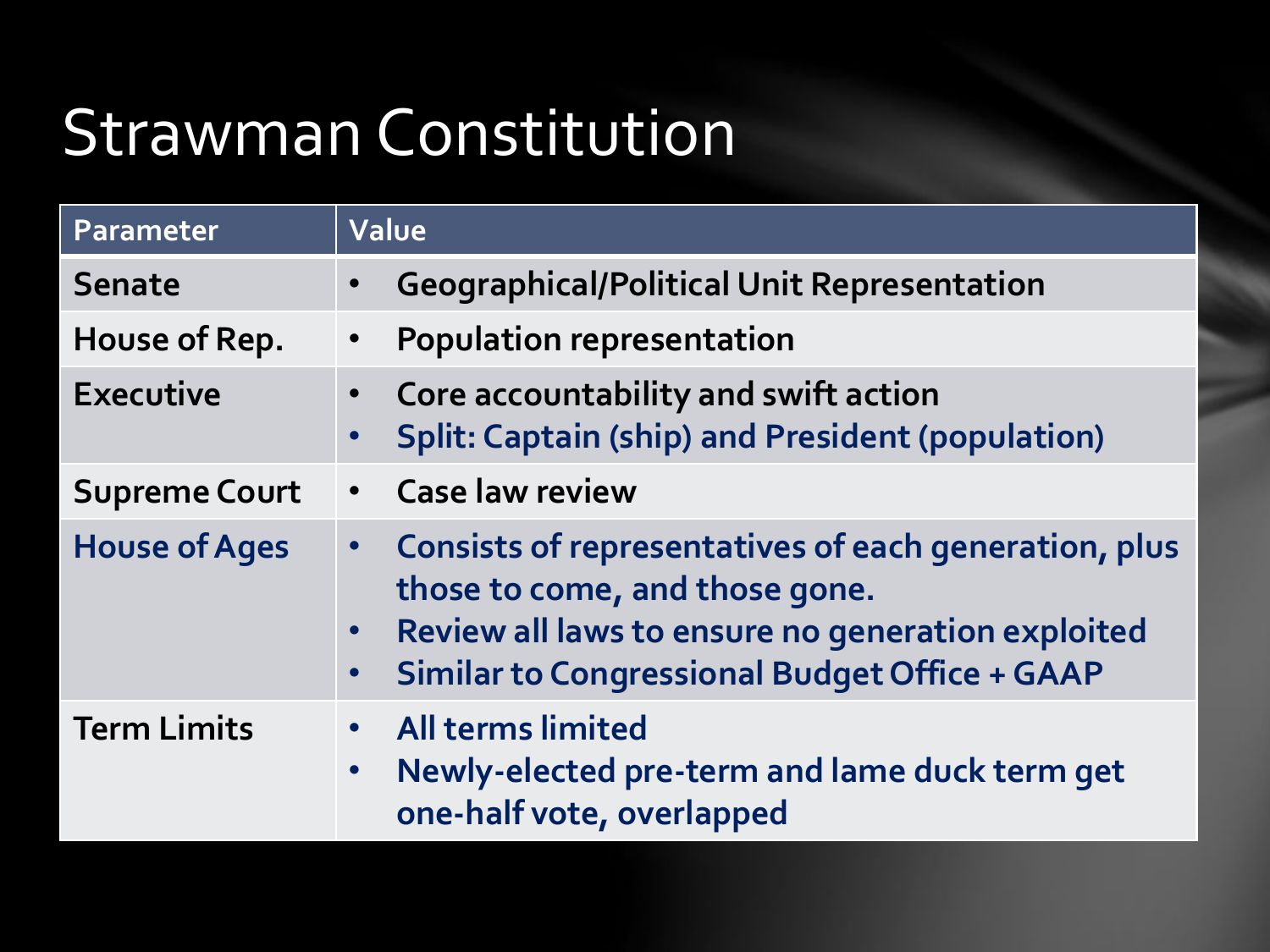# Economic Models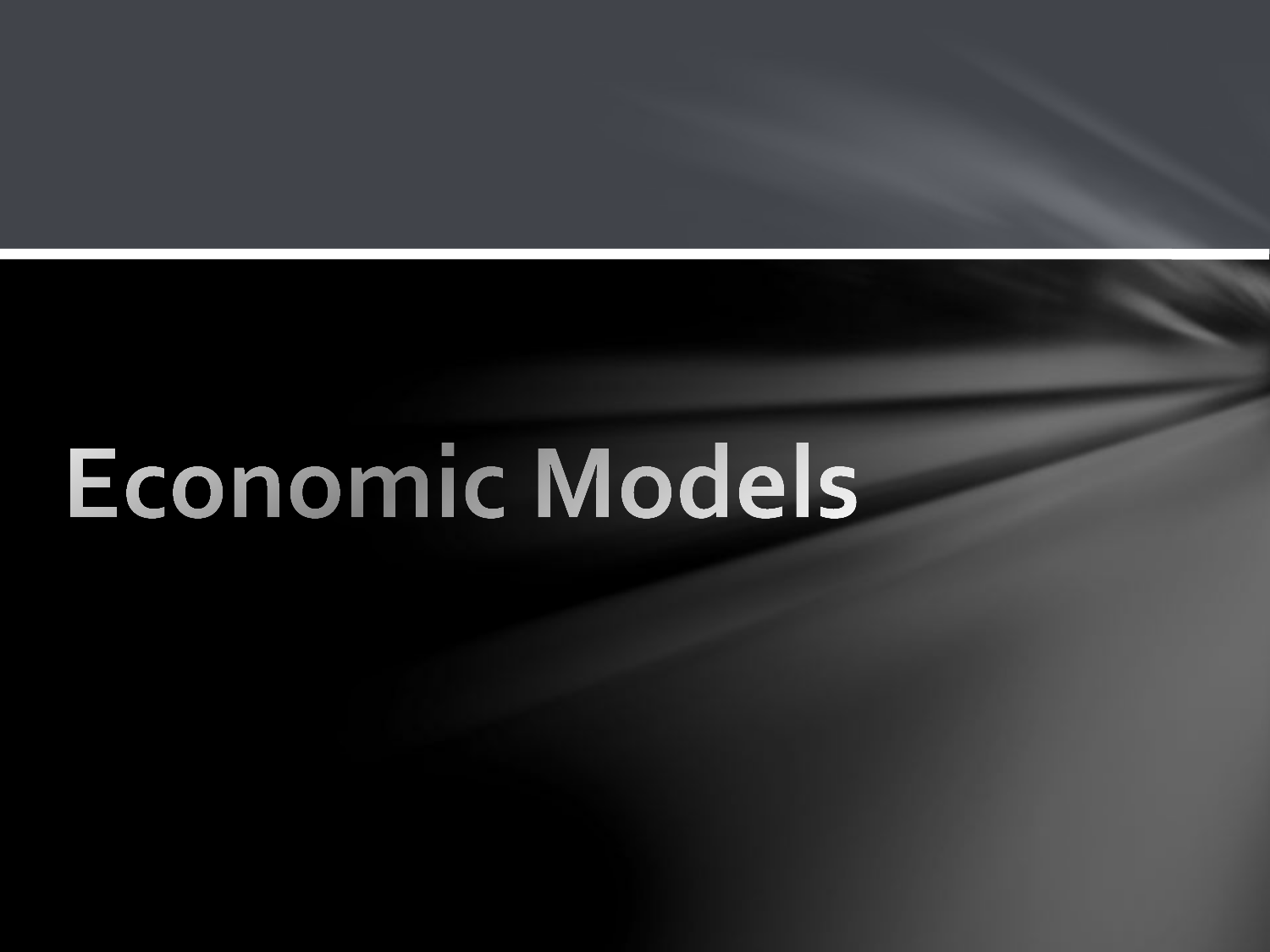#### Economic Model: Distributism

| Parameter          | Value                                                                                                       |                                                                 |  |
|--------------------|-------------------------------------------------------------------------------------------------------------|-----------------------------------------------------------------|--|
| <b>Basis</b>       | Distributism (AKA Distributionism): US/UK, 1900-1945                                                        |                                                                 |  |
| <b>Summary</b>     | "Unbridled capitalism doesn't produce too many<br>capitalists, but too few." - G. K. Chesterton             |                                                                 |  |
| <b>Basic unit</b>  | Family is core economic unit.<br>Small businesses are individuals and families with means<br>of production. |                                                                 |  |
|                    | <b>Embraced</b>                                                                                             | <b>Avoided</b>                                                  |  |
| Credit             | <b>Credit Unions</b>                                                                                        | <b>Banks</b>                                                    |  |
| Labor              | <b>Training Guilds</b>                                                                                      | <b>Labor Unions</b>                                             |  |
| Incorporation      | <b>Employee-Owned</b>                                                                                       | <b>Investor-Owned</b>                                           |  |
| <b>Economy</b>     | <b>Distributed Manufacture</b>                                                                              | <b>Economy of Scale</b>                                         |  |
| Class<br>structure | Middle-class stabilized                                                                                     | Middle-class exploited from<br><b>Statists and/or Oligarchy</b> |  |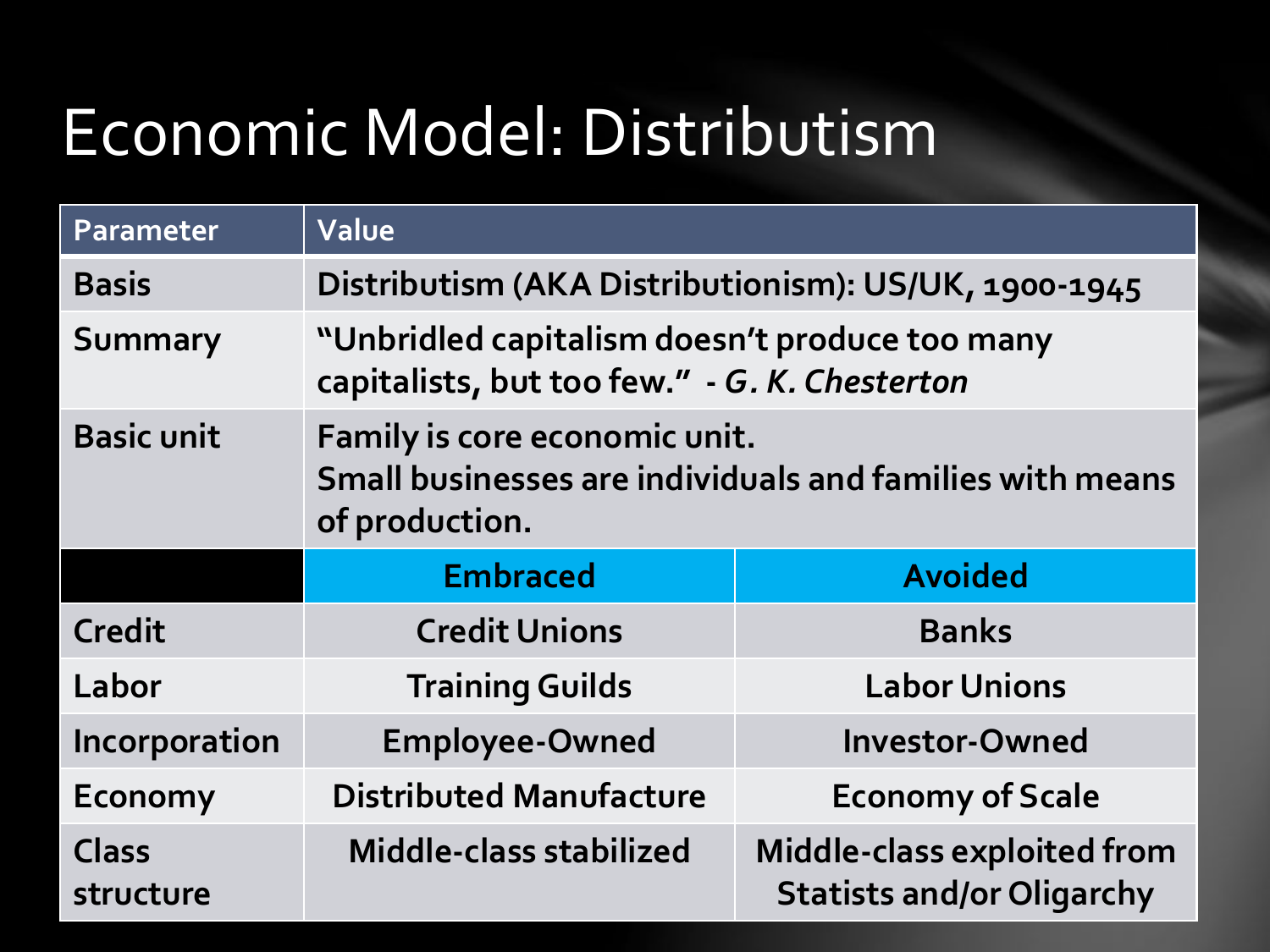## Ownership

| Parameter                     | Value                                                                                                                                                                                                                                               |
|-------------------------------|-----------------------------------------------------------------------------------------------------------------------------------------------------------------------------------------------------------------------------------------------------|
| <b>Flat Start</b>             | Crew each purchases/earns shares over decade prior to<br>$\bullet$<br>launch<br>Minimum of one, maximum of ten to start<br>$\bullet$                                                                                                                |
| Economic<br>Units             | Money for trade and value of things<br>$\bullet$<br>Flat tax? (Simplification to avoid overhead)<br>$\bullet$                                                                                                                                       |
| <b>Social</b><br><b>Units</b> | Social units for value of soft elements<br>$\bullet$<br><b>Parenting and Teaching</b><br>$\bullet$<br><b>Care for Elderly/Disabled</b><br><b>Open Source Development</b><br>Per person tax that is offset from social action ? (Dicey)<br>$\bullet$ |
| "Jubilee"                     | Means of production is not sold, it is leased for 40 years<br>$\bullet$<br>or less<br>Prevents one generation from selling out another's<br>birthright                                                                                              |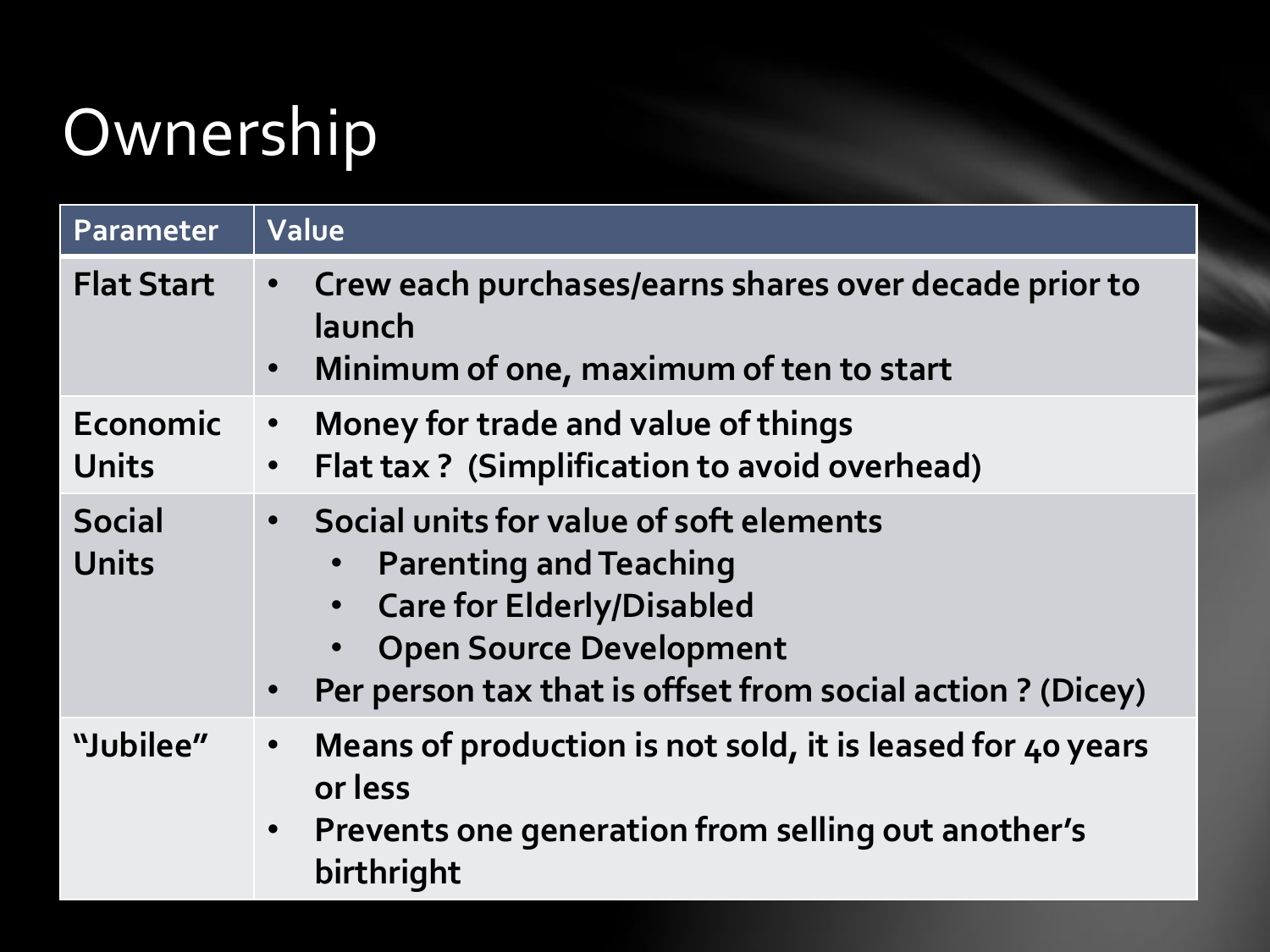#### Division and Partnership

*What did the spirit… mean by… Division and Partnership?... How can it be that a shared good makes a greater number of possessors richer by it than if it is owned by a few?' And he to me: 'Because you fix your eyes, again, only on earthly things, you produce darkness from true light. That infinite and ineffable good, that is up there, rushes towards love as a ray of light rushes towards a bright body. The more ardour it finds, the more it gives of itself, so that, however far love extends, eternal good causes its increase: and the more people there are up there who understand each other, the more there are to love truly, and the more love there is, and, like a mirror, the one increase reflects the other.* 

*Dante, Purgatorio Canto 15, 37-81 c 1308-1321 C.E.*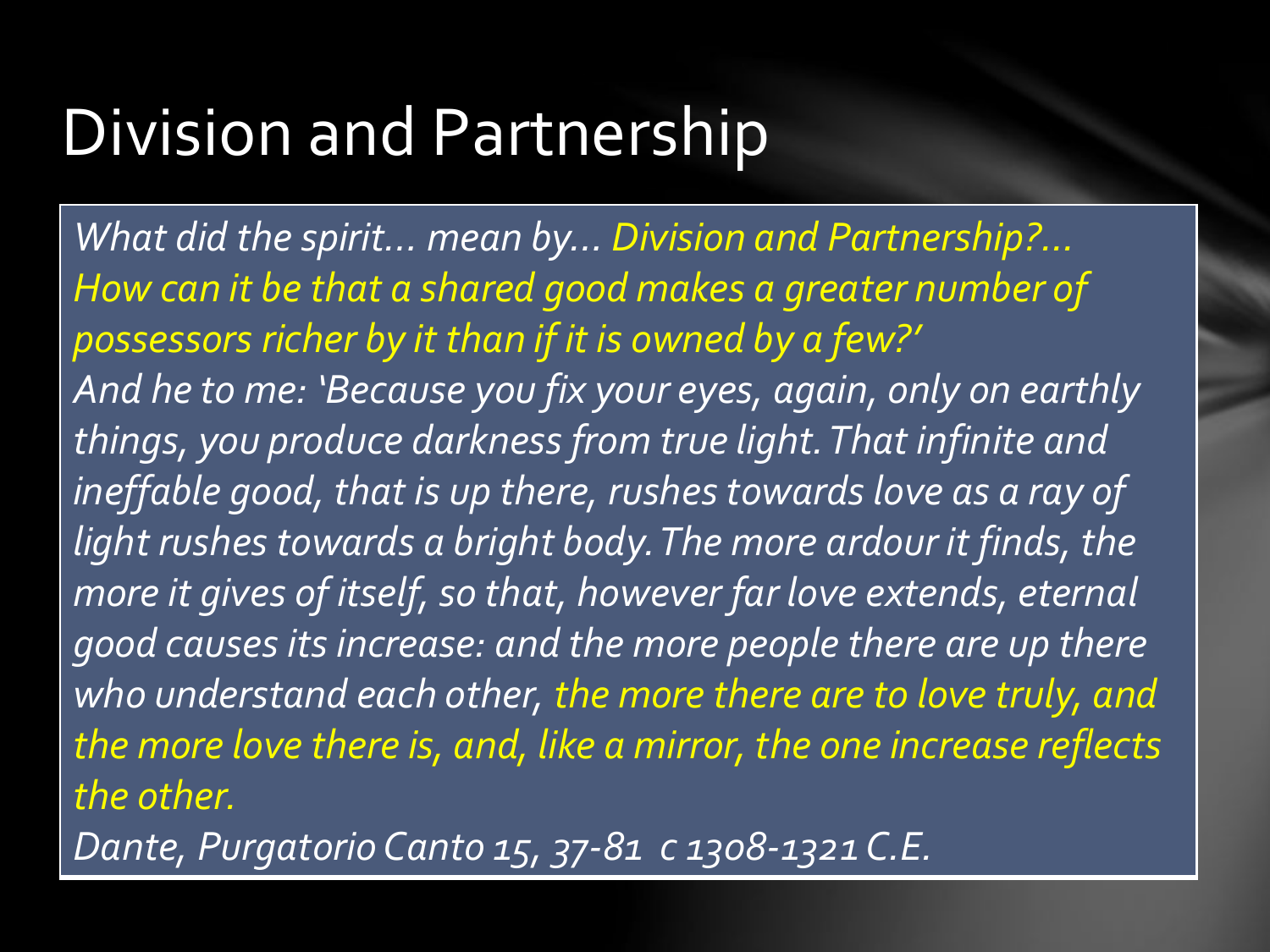#### So what does that mean?

| <b>Division</b>                                               | Partnership                                                    |  |
|---------------------------------------------------------------|----------------------------------------------------------------|--|
| Money can be split                                            | Knowledge can be copied                                        |  |
| Property can be divided                                       | Integrity can be modeled                                       |  |
| <b>One benefits</b>                                           | <b>All benefit</b>                                             |  |
| <b>Proprietary Information</b>                                | <b>Open Source Information</b>                                 |  |
| <b>Represented as money</b>                                   | <b>Represented as virtue and</b><br>knowledge                  |  |
| <b>Society and individuals need</b><br>these works to survive | <b>Society and individuals need</b><br>these works to be great |  |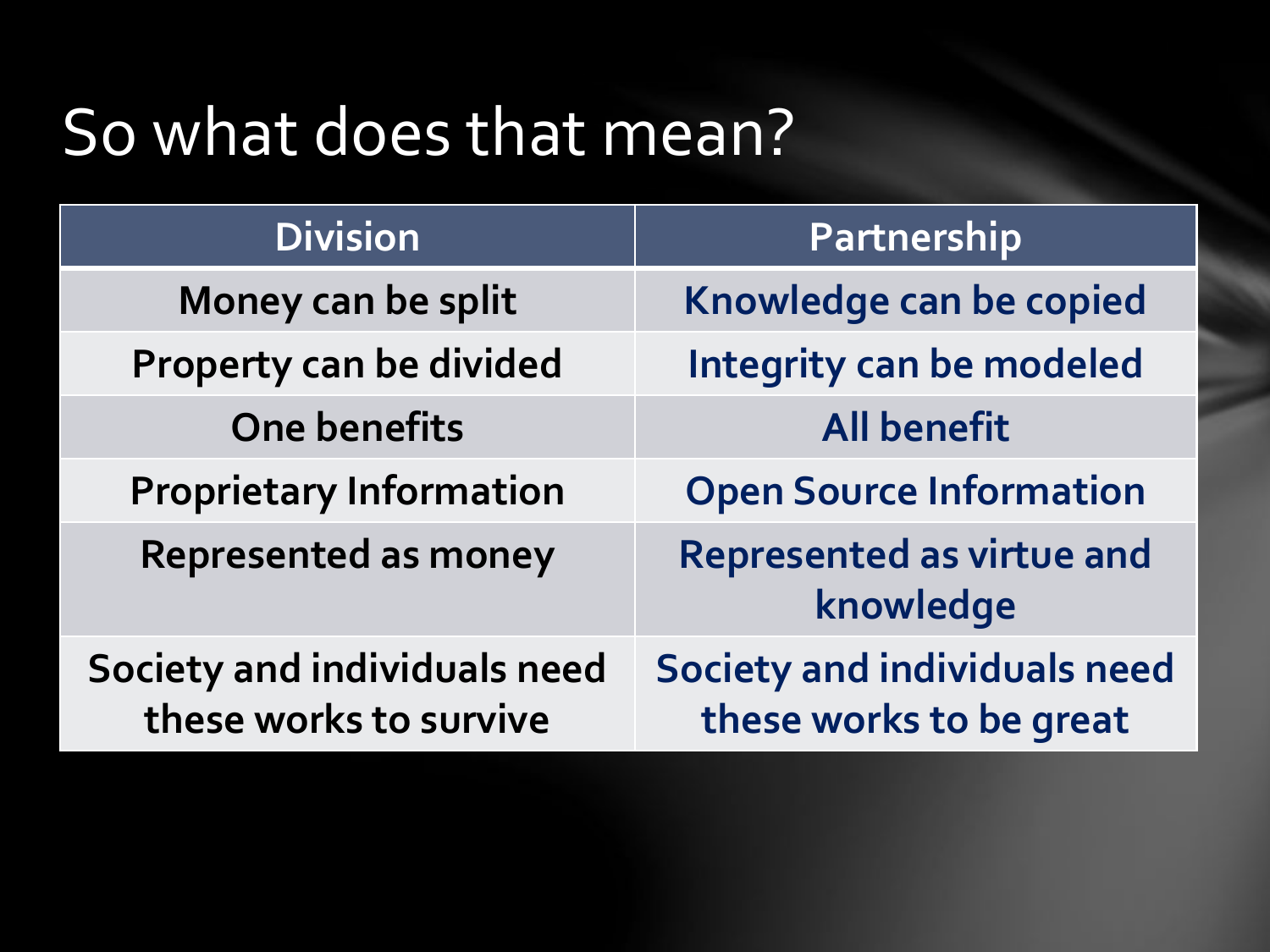## Periodic Table of Economics

| <b>Things</b>         | <b>Structures</b> | People               | $AP*$    | Data/Knowledge               |
|-----------------------|-------------------|----------------------|----------|------------------------------|
| Land/Asteroids        | <b>Deeds</b>      | <b>Explorers</b>     | 90       | Astronomy,<br><b>Geology</b> |
| <b>Raw Materials</b>  | <b>Mines</b>      | <b>Mining tech</b>   | 80       | <b>Industrial design</b>     |
| <b>Refined Goods</b>  | <b>Refineries</b> | <b>Refinery Tech</b> | 80       | <b>Chemistry, Chem-E</b>     |
| <b>Finished Goods</b> | <b>Factories</b>  | Construction         | 90       | <b>Product Design</b>        |
| <b>Shipped Goods</b>  | Logistics         | <b>Transport</b>     | 95       | <b>Celestial Navigation</b>  |
| <b>Stocked Goods</b>  | <b>Stores</b>     | Sales/Distrib.       | 70       | <b>Marketing</b>             |
| <b>Arts</b>           | <b>Studios</b>    | <b>Education</b>     | $5 - 60$ | <b>Psychology</b>            |
| <b>Sciences</b>       | Labs              | <b>Medicine</b>      | 10-50    | <b>Life Sciences</b>         |

**AP: Automation Percentage (Max)**

**This table is a notional discussion strawman – not an exhaustive reference**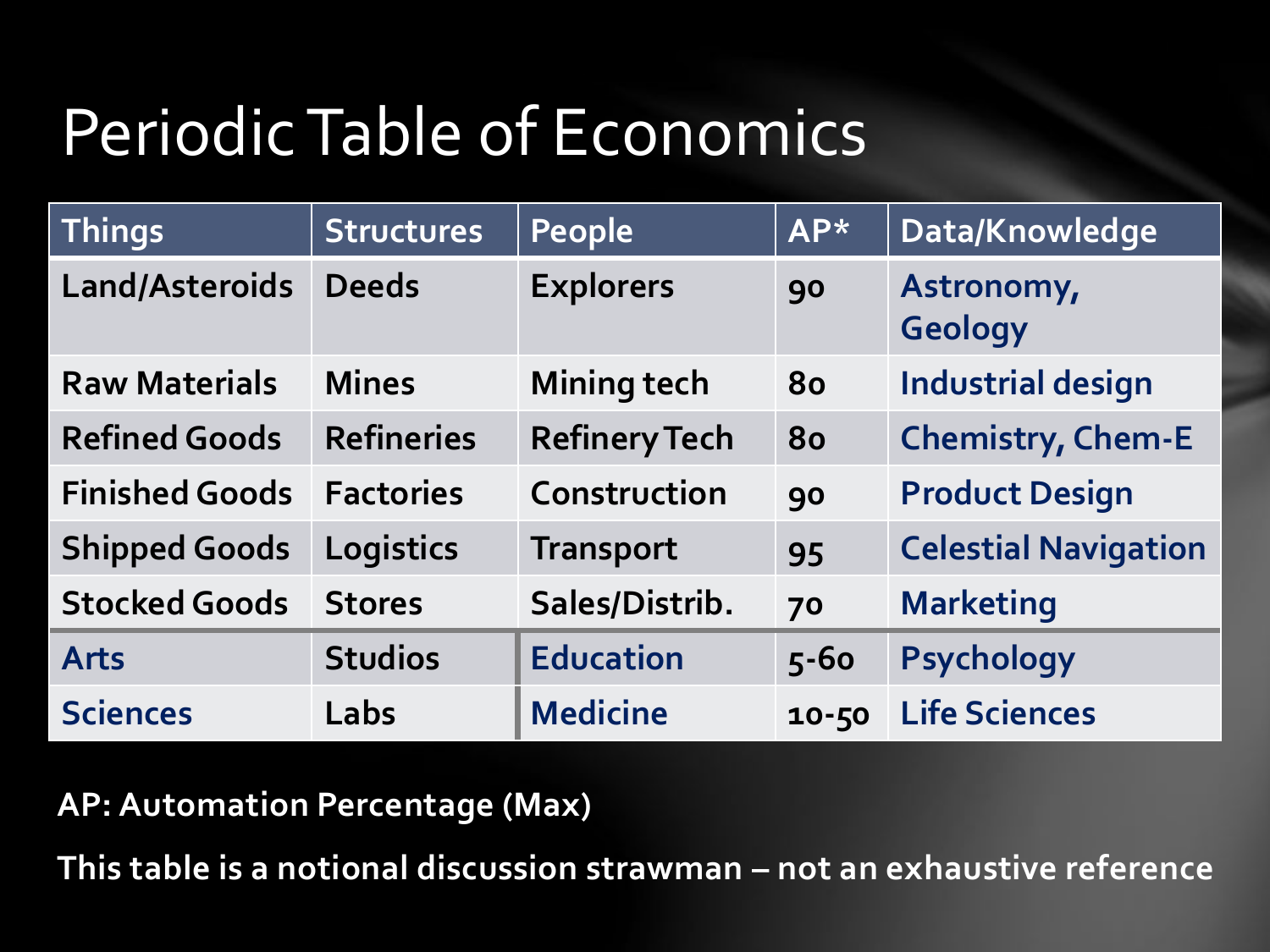# **External Disruptions**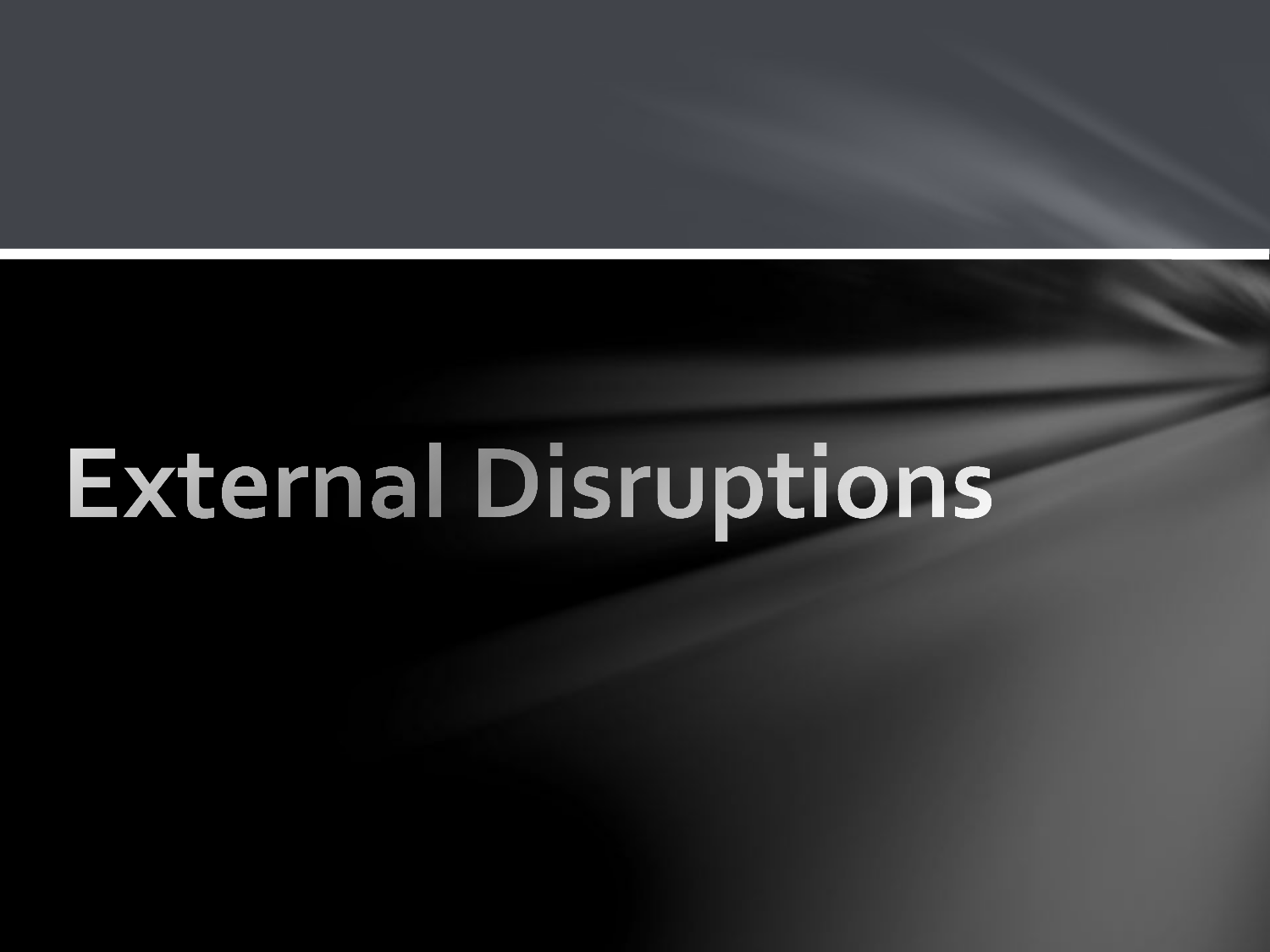## Interstellar Communication

| Parameter                   | Value                                                                                                                                                                                                                                                       |
|-----------------------------|-------------------------------------------------------------------------------------------------------------------------------------------------------------------------------------------------------------------------------------------------------------|
| Light<br><b>Speed</b>       | • Real Earth and Knowledge of Earth will<br>slowly drift out of synch like a slow watch.<br>• Stars behind you explored by other colonies<br>will seem more backward than ones in the<br>same direction explored by other ships.                            |
| Quantum<br><b>Entangled</b> | • Very slow baud rate but instant link to<br>systems that are entangled before departure.<br>• Ships should carry several, linked to Earth<br>and other systems.<br>• Earth would be a core relay point to ships<br>launched after the last entangled link. |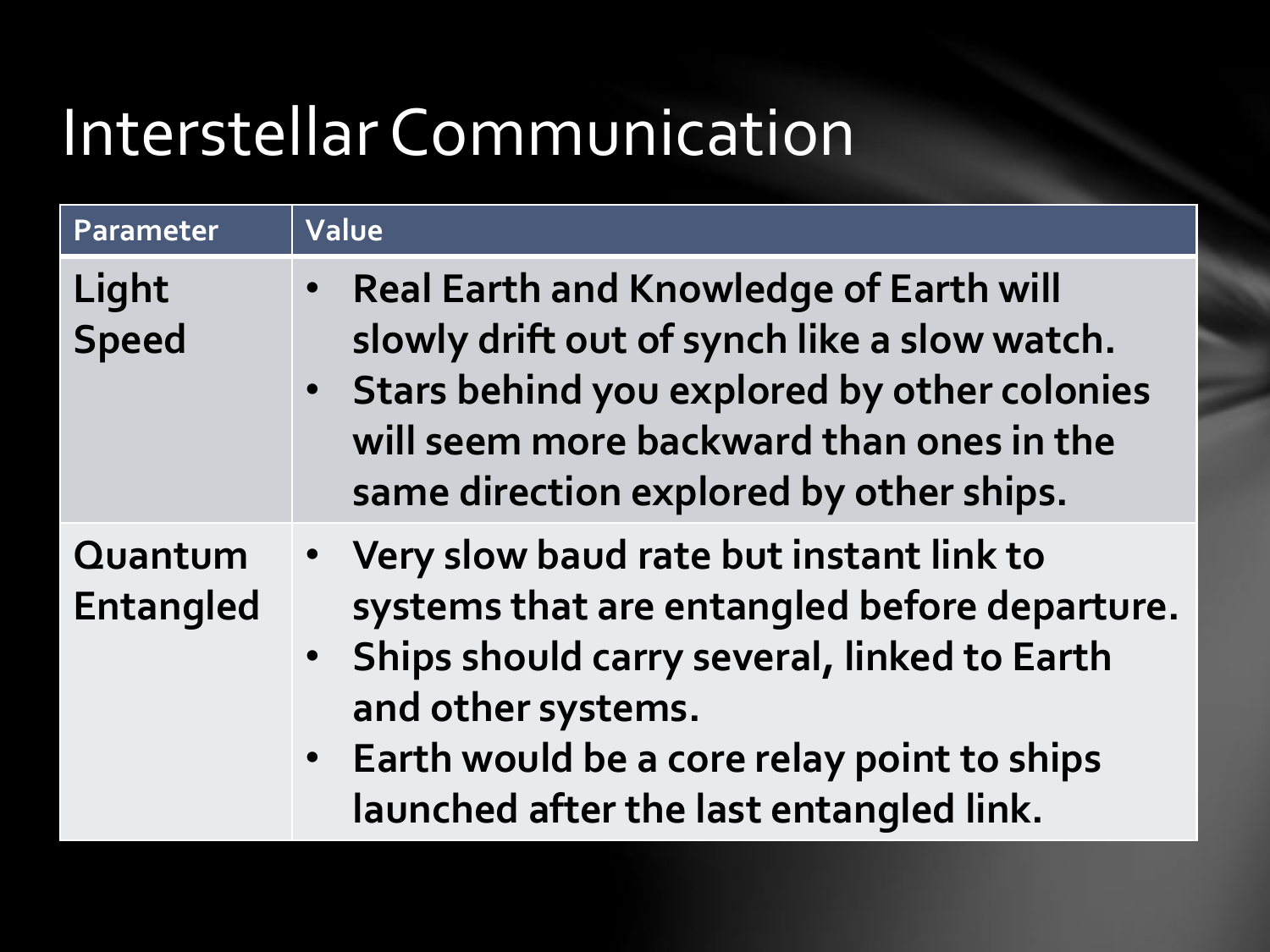#### The Next Starship to Arrive

| Parameter                   | Value                                                                                                                                                                   |
|-----------------------------|-------------------------------------------------------------------------------------------------------------------------------------------------------------------------|
| Why?<br><b>May</b><br>Bring | More quantum communications units for<br>$\bullet$<br>other starships launched later.<br>• Second wave of settlers<br>• Technologies not yet practical to build locally |
| <b>Risks</b>                | • Lack of acceptance of newcomers<br>• Earned versus Assumed<br>• Over-deference to newcomers<br><b>Risk of exploitation by new comers</b><br>$\bullet$                 |
| <b>Mitigation</b>           | • Enculturate the population prior to departure<br>and en route as much as possible<br>• Level-set expectations by the existing group                                   |